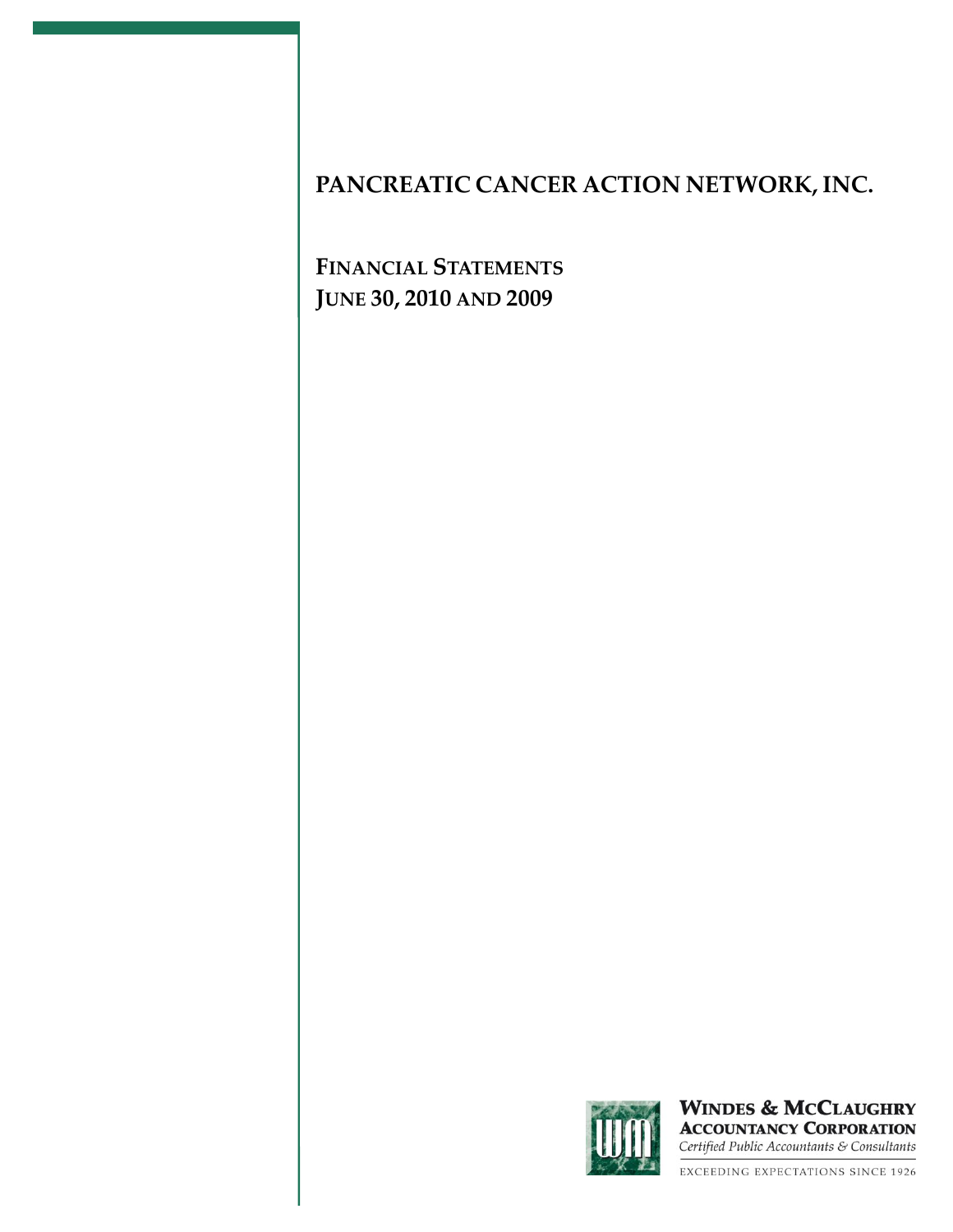## **CONTENTS**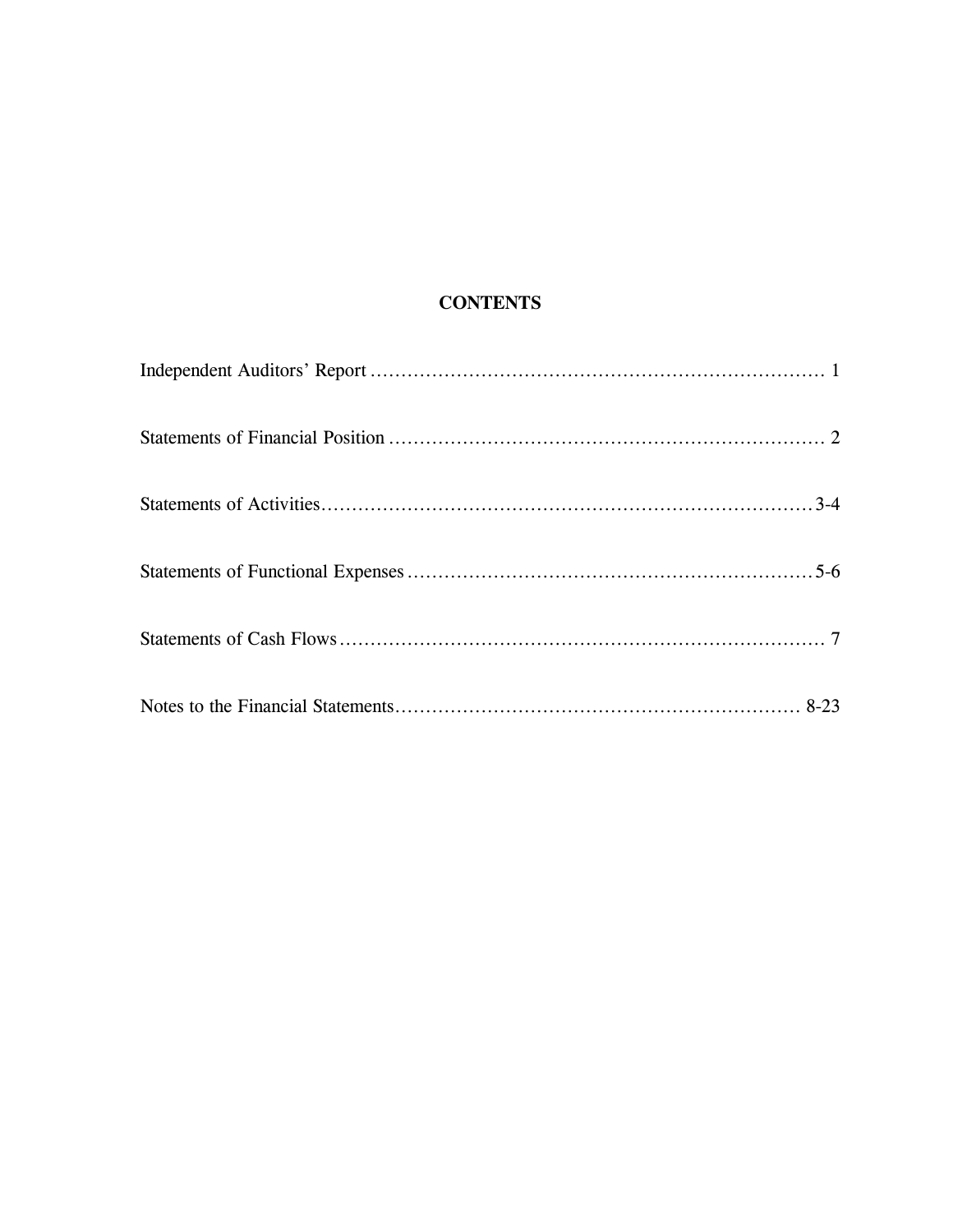

**WINDES & MCCLAUGHRY ACCOUNTANCY CORPORATION** Certified Public Accountants & Consultants **EXCEEDING EXPECTATIONS SINCE 1926** 

Landmark Square 111 West Ocean Boulevard Twenty-Second Floor Long Beach, CA 90802

T: (562) 435-1191 F: (562) 495-1665

**www.windes.com**

*Other Offices: Irvine Torrance*

#### **INDEPENDENT AUDITORS' REPORT**

To the Board of Directors Pancreatic Cancer Action Network, Inc.

We have audited the accompanying statements of financial position of Pancreatic Cancer Action Network, Inc. (the Organization) as of June 30, 2010 and 2009 and the related statements of activities, functional expenses and cash flows for the years then ended. These financial statements are the responsibility of the Organization's management. Our responsibility is to express an opinion on these financial statements based on our audits.

We conducted our audits in accordance with auditing standards generally accepted in the United States of America. Those standards require that we plan and perform the audit to obtain reasonable assurance about whether the financial statements are free of material misstatement. An audit includes consideration of internal control over financial reporting as a basis for designing audit procedures that are appropriate in the circumstances, but not for the purpose of expressing an opinion on the effectiveness of the Organization's internal control over financial reporting. Accordingly, we express no such opinion. An audit also includes examining, on a test basis, evidence supporting the amounts and disclosures in the financial statements, assessing the accounting principles used and significant estimates made by management, as well as evaluating the overall financial statement presentation. We believe that our audits provide a reasonable basis for our opinion.

In our opinion, the financial statements referred to above present fairly, in all material respects, the financial position of Pancreatic Cancer Action Network, Inc. as of June 30, 2010 and 2009, and the changes in its net assets and its cash flows for the years then ended in conformity with accounting principles generally accepted in the United States of America.

Winder & McClaughny

Long Beach, California September 14, 2010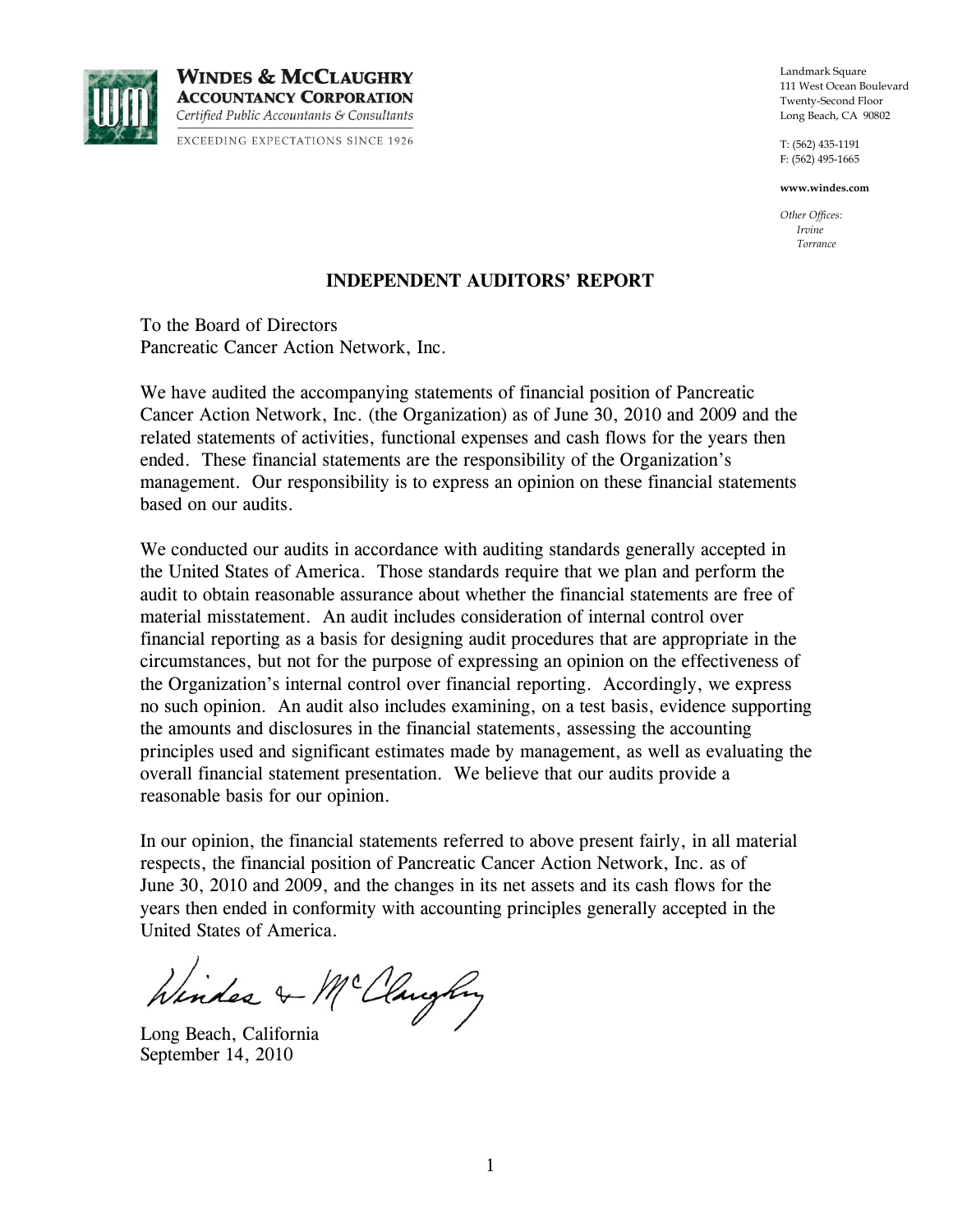## **STATEMENTS OF FINANCIAL POSITION**

### **ASSETS**

|                                         |               | June 30, |           |  |  |  |
|-----------------------------------------|---------------|----------|-----------|--|--|--|
|                                         | 2010          |          | 2009      |  |  |  |
| <b>ASSETS</b>                           |               |          |           |  |  |  |
| Cash and cash equivalents               | \$<br>76,514  | \$       | 498,551   |  |  |  |
| Investments                             | 5,015,186     |          | 3,908,503 |  |  |  |
| Pledges receivable, net                 | 1,526,933     |          | 367,117   |  |  |  |
| Sundry receivables                      | 212,932       |          | 145,822   |  |  |  |
| Inventory                               | 81,212        |          | 82,175    |  |  |  |
| Prepaid expenses                        | 301,012       |          | 245,344   |  |  |  |
| Property and equipment, net             | 539,106       |          | 360,421   |  |  |  |
| Other assets                            | 113,513       |          | 20,677    |  |  |  |
| <b>TOTAL ASSETS</b>                     | 7,866,408     | \$       | 5,628,610 |  |  |  |
| <b>LIABILITIES AND NET ASSETS</b>       |               |          |           |  |  |  |
| <b>LIABILITIES</b>                      |               |          |           |  |  |  |
| Accounts payable                        | \$<br>491,790 | \$       | 416,673   |  |  |  |
| Accrued expenses                        | 373,009       |          | 322,625   |  |  |  |
| Grant obligations                       | 1,241,747     |          | 640,750   |  |  |  |
| Capital lease obligations               | 33,653        |          | 10,432    |  |  |  |
|                                         | 2,140,199     |          | 1,390,480 |  |  |  |
| <b>COMMITMENTS</b> (Note 8)             |               |          |           |  |  |  |
| <b>NET ASSETS</b>                       |               |          |           |  |  |  |
| Unrestricted                            | 4,411,773     |          | 3,737,067 |  |  |  |
| Temporarily restricted                  | 1,314,436     |          | 501,063   |  |  |  |
|                                         | 5,726,209     |          | 4,238,130 |  |  |  |
| <b>TOTAL LIABILITIES AND NET ASSETS</b> | 7,866,408     |          | 5,628,610 |  |  |  |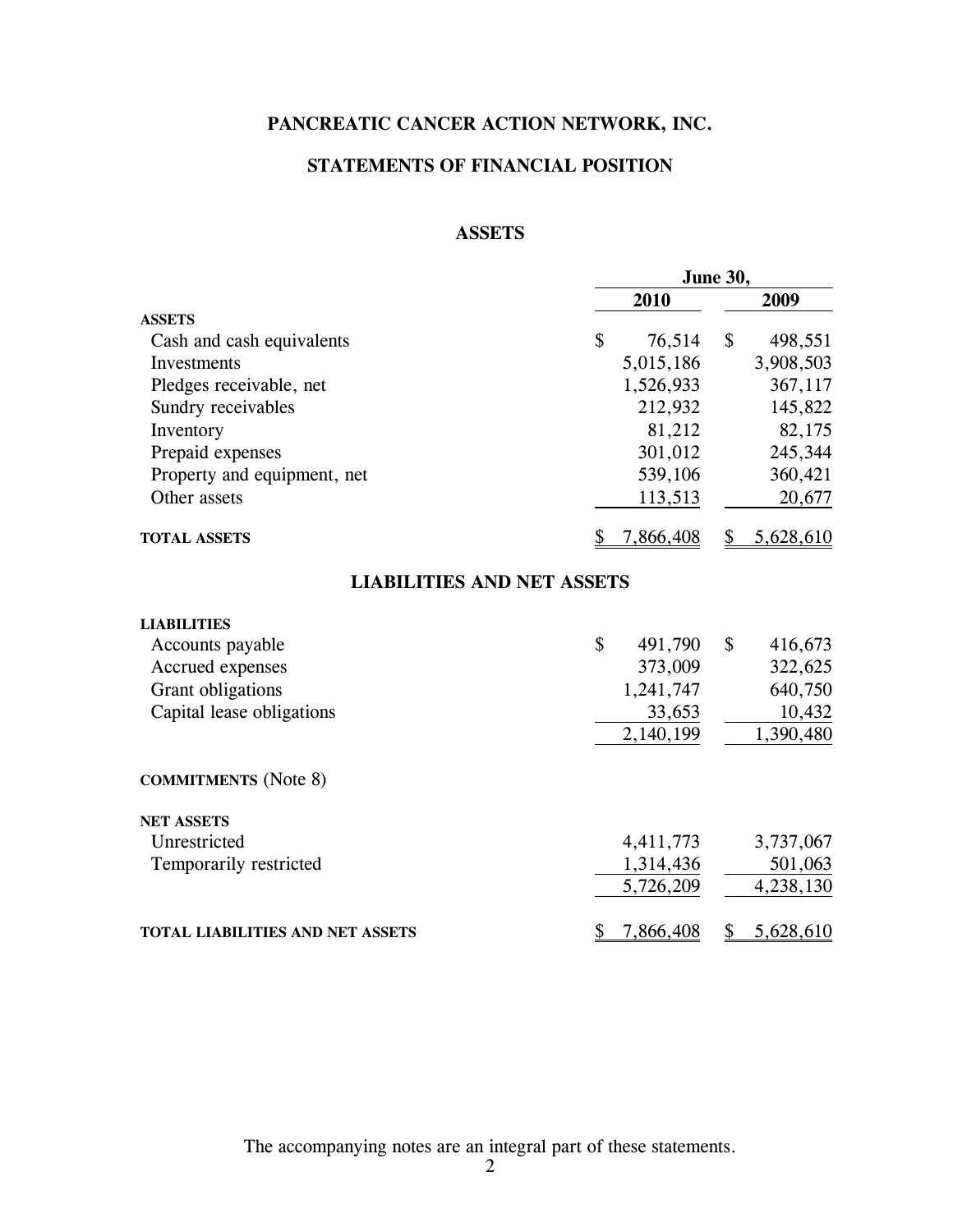## **STATEMENT OF ACTIVITIES JUNE 30, 2010**

|                                                     | <b>Unrestricted</b>       | <b>Temporarily</b><br><b>Restricted</b> | <b>Total</b> |
|-----------------------------------------------------|---------------------------|-----------------------------------------|--------------|
| REVENUE, GAINS AND OTHER SUPPORT                    |                           |                                         |              |
| Contributions                                       | $\mathbb{S}$<br>2,854,116 | \$2,733,299                             | \$5,587,415  |
| Special events (net of direct costs of \$1,162,750) | 5,059,855                 | 652,044                                 | 5,711,899    |
| Store sales, net                                    | 161,384                   |                                         | 161,384      |
| Other income                                        | 2,556                     |                                         | 2,556        |
| Investment return                                   | 353,659                   |                                         | 353,659      |
| Net assets released from restrictions               | 2,571,970                 | 2,571,970)                              |              |
| Total Revenue, Gains and Other Support              | 11,003,540                | 813,373                                 | 11,816,913   |
| <b>EXPENSES</b>                                     |                           |                                         |              |
| Program services:                                   |                           |                                         |              |
| Research                                            | 3,083,975                 |                                         | 3,083,975    |
| Advocacy                                            | 1,442,993                 |                                         | 1,442,993    |
| <b>Patient Services</b>                             | 2,024,907                 |                                         | 2,024,907    |
| <b>Community Outreach</b>                           | 2,514,045                 |                                         | 2,514,045    |
| <b>Total Program Services</b>                       | 9,065,920                 |                                         | 9,065,920    |
| Supporting services:                                |                           |                                         |              |
| General and administrative                          | 341,283                   |                                         | 341,283      |
| Fund-raising                                        | 921,631                   |                                         | 921,631      |
| <b>Total Supporting Services</b>                    | 1,262,914                 |                                         | 1,262,914    |
| <b>Total Expenses</b>                               | 10,328,834                |                                         | 10,328,834   |
| <b>INCREASE IN NET ASSETS</b>                       | 674,706                   | 813,373                                 | 1,488,079    |
| NET ASSETS AT BEGINNING OF YEAR                     | 3,737,067                 | 501,063                                 | 4,238,130    |
| NET ASSETS AT END OF YEAR                           | 4,411,773<br>\$           | \$1,314,436                             | \$5,726,209  |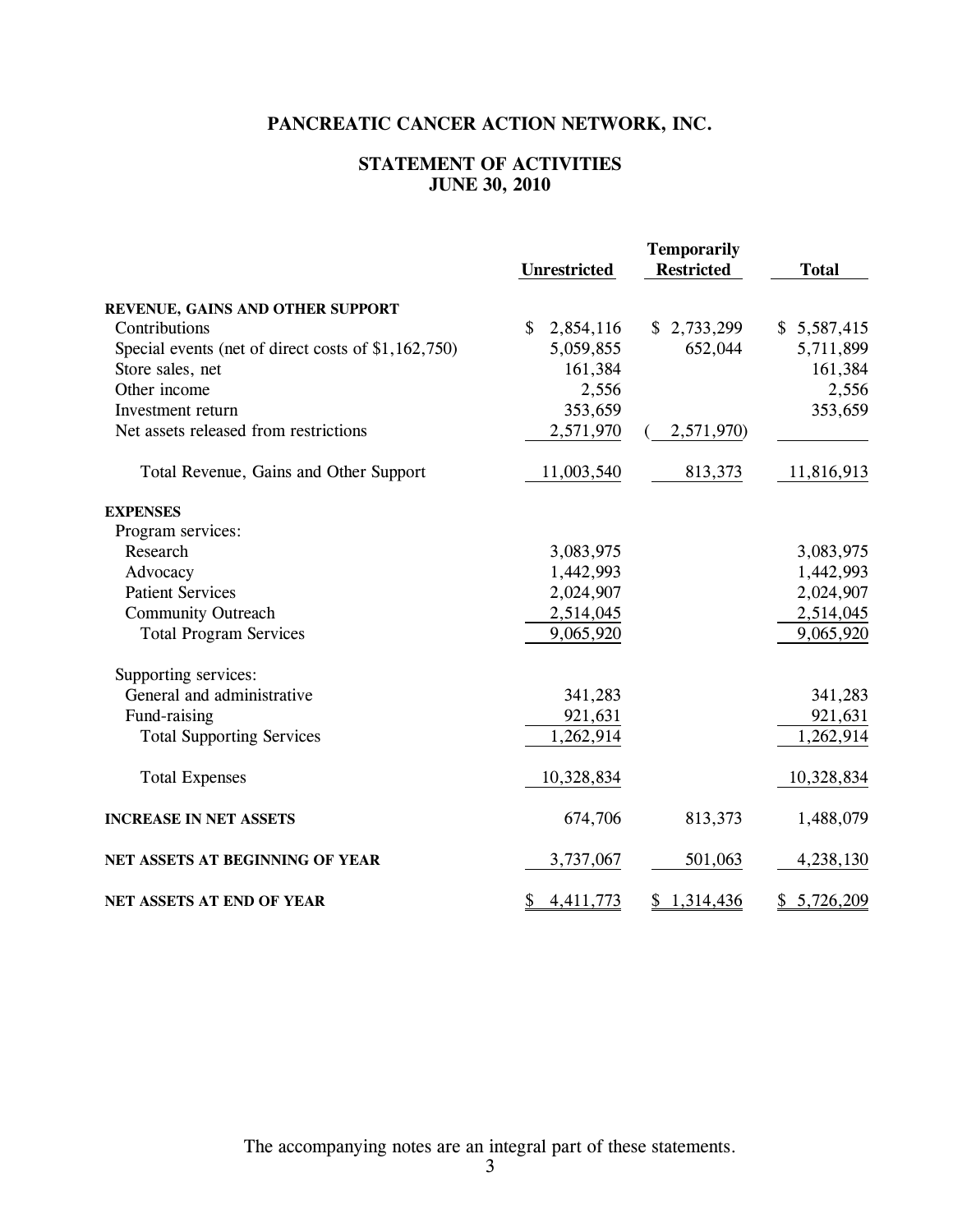## **STATEMENT OF ACTIVITIES JUNE 30, 2009**

|                                                     | <b>Unrestricted</b>       | <b>Temporarily</b><br><b>Restricted</b> | <b>Total</b>    |
|-----------------------------------------------------|---------------------------|-----------------------------------------|-----------------|
| REVENUE, GAINS (LOSSES) AND OTHER SUPPORT           |                           |                                         |                 |
| Contributions                                       | $\mathbb{S}$<br>2,924,101 | \$1,140,338                             | \$4,064,439     |
| Special events (net of direct costs of \$1,148,036) | 3,706,642                 | 1,062,627                               | 4,769,269       |
| Store sales, net                                    | 170,737                   |                                         | 170,737         |
| Other income                                        |                           |                                         |                 |
| Investment return                                   | 176,994)<br>(             |                                         | 176,994)        |
| Net assets released from restrictions               | 2,117,838                 | 2,117,838)                              |                 |
| Total Revenue, Gains (Losses) and Other Support     | 8,742,324                 | 85,127                                  | 8,827,451       |
| <b>EXPENSES</b>                                     |                           |                                         |                 |
| Program services:                                   |                           |                                         |                 |
| Research                                            | 2,024,543                 |                                         | 2,024,543       |
| Advocacy                                            | 1,156,476                 |                                         | 1,156,476       |
| <b>Patient Services</b>                             | 1,828,122                 |                                         | 1,828,122       |
| <b>Community Outreach</b>                           | 1,971,928                 |                                         | 1,971,928       |
| <b>Total Program Services</b>                       | 6,981,069                 |                                         | 6,981,069       |
| Supporting services:                                |                           |                                         |                 |
| General and administrative                          | 234,659                   |                                         | 234,659         |
| Fund-raising                                        | 857,279                   |                                         | 857,279         |
| <b>Total Supporting Services</b>                    | 1,091,938                 |                                         | 1,091,938       |
| <b>Total Expenses</b>                               | 8,073,007                 |                                         | 8,073,007       |
| <b>INCREASE IN NET ASSETS</b>                       | 669,317                   | 85,127                                  | 754,444         |
| NET ASSETS AT BEGINNING OF YEAR                     | 3,067,750                 | 415,936                                 | 3,483,686       |
| NET ASSETS AT END OF YEAR                           | 3,737,067<br>\$           | 501,063<br>\$                           | 4,238,130<br>\$ |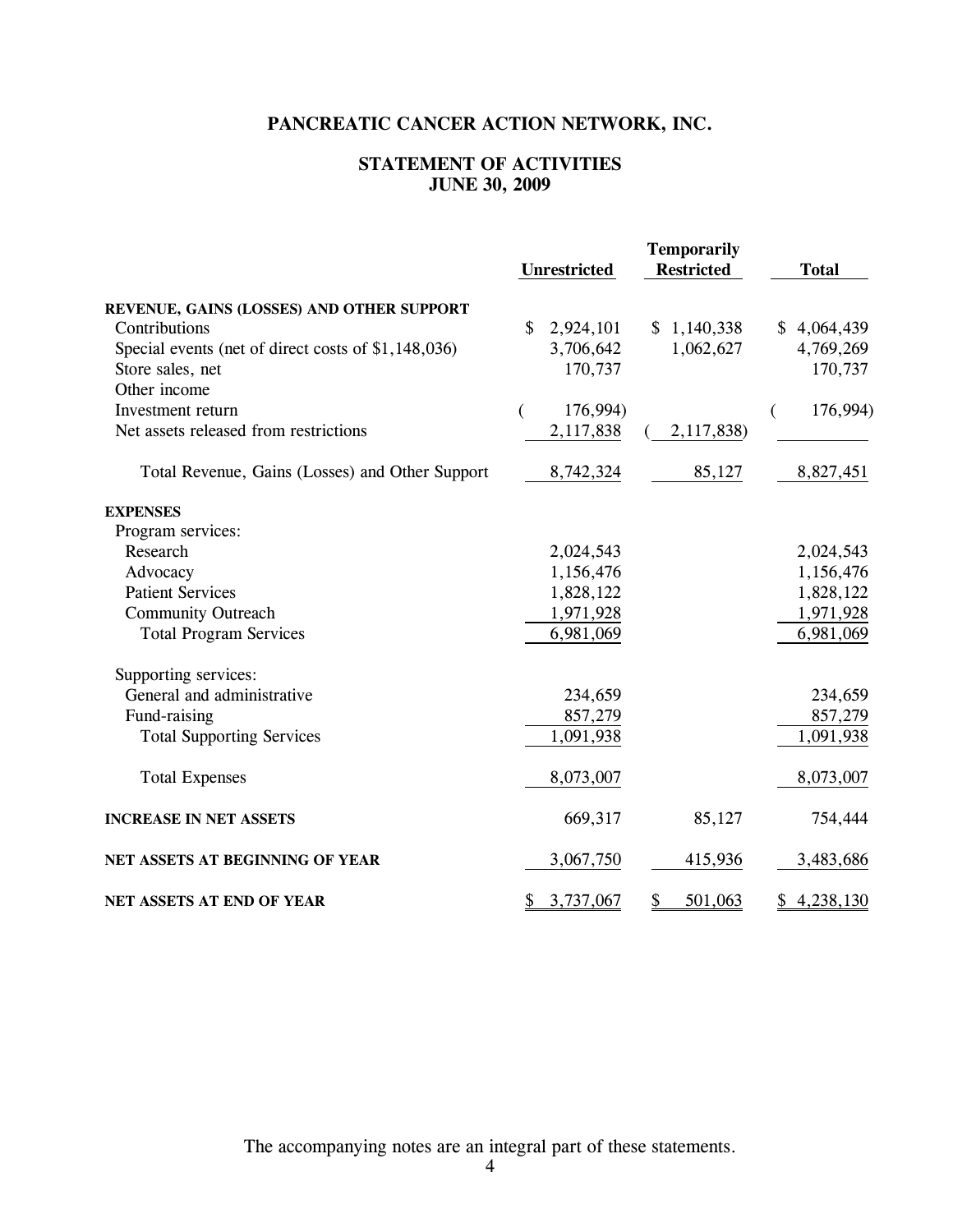#### **STATEMENT OF FUNCTIONAL EXPENSES FOR THE YEAR ENDED JUNE 30, 2010**

|                                                 | <b>Program Services</b> |                 |                                   |                              |                         |                                      | <b>Supporting Services</b> |                  |                                   |                      |  |  |
|-------------------------------------------------|-------------------------|-----------------|-----------------------------------|------------------------------|-------------------------|--------------------------------------|----------------------------|------------------|-----------------------------------|----------------------|--|--|
|                                                 | <b>Research</b>         | Advocacy        | <b>Patient</b><br><b>Services</b> | <b>Community</b><br>Outreach | <b>Total</b><br>Program | <b>General and</b><br>Administrative |                            | Fund-<br>raising | <b>Total</b><br><b>Supporting</b> | 2010<br><b>Total</b> |  |  |
| <b>Salaries</b>                                 | 453,067                 | \$<br>587,517   | \$<br>939,959                     | \$1,233,173                  | \$3,213,716             | <sup>\$</sup>                        | 151,721                    | 408,200<br>\$    | 559,921<br>\$.                    | 3,773,637<br>S.      |  |  |
| Payroll taxes                                   | 32,193                  | 41,651          | 66,219                            | 87,604                       | 227,667                 |                                      | 26,414                     | 28,904           | 55,318                            | 282,985              |  |  |
| Employee benefits                               | 29,393                  | 40,347          | 64,183                            | 93,447                       | 227,370                 |                                      | 8,195                      | 27,885           | 36,080                            | 263,450              |  |  |
|                                                 | 514,653                 | 669,515         | 1,070,361                         | 1,414,224                    | 3,668,753               |                                      | 186,330                    | 464,989          | 651,319                           | 4,320,072            |  |  |
| Research grants and fees<br>Grantee development | 2,239,421               |                 |                                   |                              | 2,239,421               |                                      |                            |                  |                                   | 2,239,421            |  |  |
| and mentoring                                   | 58,630                  |                 |                                   |                              | 58,630                  |                                      |                            |                  |                                   | 58,630               |  |  |
| Conferences                                     | 25,526                  | 4,447           | 37,168                            | 72                           | 67,213                  |                                      | 5,319                      | 5,458            | 10,777                            | 77,990               |  |  |
| Workshops                                       | 21,137                  | 230,095         | 224,086                           | 279,662                      | 754,980                 |                                      |                            |                  |                                   | 754,980              |  |  |
| Special events                                  |                         |                 |                                   |                              |                         |                                      |                            | 78,441           | 78,441                            | 78,441               |  |  |
| Public relations professional                   |                         |                 |                                   |                              |                         |                                      |                            |                  |                                   |                      |  |  |
| fees                                            | 9,667                   | 102,403         | 18,274                            | 22,712                       | 153,056                 |                                      | 2,760                      | 20,521           | 23,281                            | 176,337              |  |  |
| Accounting, legal and                           |                         |                 |                                   |                              |                         |                                      |                            |                  |                                   |                      |  |  |
| regulatory fees                                 | 5,765                   | 8,760           | 12,733                            | 16,499                       | 43,757                  |                                      | 1,967                      | 8,190            | 10,157                            | 53,914               |  |  |
| Other professional fees                         | 32,640                  | 48,067          | 112,808                           | 91,636                       | 285,151                 |                                      | 1,931                      | 36,214           | 38,145                            | 323,296              |  |  |
| Advertising                                     | 7,156                   | 56,826          | 17,631                            | 20,827                       | 102,440                 |                                      | 5,655                      | 11,028           | 16,683                            | 119,123              |  |  |
| Insurance                                       | 2,633                   | 3,869           | 5,482                             | 25,562                       | 37,546                  |                                      | 869                        | 2,341            | 3,210                             | 40,756               |  |  |
| Finance charges                                 | 43,099                  | 56,536          | 92,694                            | 117,988                      | 310,317                 |                                      | 42,190                     | 46,782           | 88,972                            | 399,289              |  |  |
| Occupancy                                       | 30,803                  | 99,521          | 134,599                           | 84,670                       | 349,593                 |                                      | 10,259                     | 27,956           | 38,215                            | 387,808              |  |  |
| Voice and data communication                    | 5,826                   | 10,120          | 13,055                            | 21,277                       | 50,278                  |                                      | 1,105                      | 5,669            | 6,774                             | 57,052               |  |  |
| Information technology                          | 9,733                   | 27,072          | 25,342                            | 70,079                       | 132,226                 |                                      | 3,307                      | 8,861            | 12,168                            | 144,394              |  |  |
|                                                 | 5,005                   | 7,430           | 16,114                            | 24,439                       | 52,988                  |                                      | 1,553                      | 8,295            | 9,848                             | 62,836               |  |  |
| Supplies<br>Printing                            | 15,718                  | 20,693          | 112,059                           | 68,710                       | 217,180                 |                                      | 4,939                      | 52,871           | 57,810                            | 274,990              |  |  |
| Postage                                         | 18,081                  | 24,095          | 79,053                            | 77,220                       | 198,449                 |                                      | 5,700                      | 54,445           | 60,145                            | 258,594              |  |  |
| Travel                                          | 12,997                  | 22,953          | 5,243                             | 99,075                       | 140,268                 |                                      | 1,608                      | 45,243           | 46,851                            | 187,119              |  |  |
| Development                                     | 2,332                   | 662             | 126                               | 5,871                        | 8,991                   |                                      | 16                         | 17,552           | 17,568                            | 26,559               |  |  |
| Staff support                                   | 2,362                   | 3,468           | 4,698                             | 16,580                       | 27,108                  |                                      | 717                        | 2,338            | 3,055                             | 30,163               |  |  |
| Equipment rent, repairs and                     |                         |                 |                                   |                              |                         |                                      |                            |                  |                                   |                      |  |  |
| maintenance                                     | 3,131                   | 4,077           | 6,661                             | 9,447                        | 23,316                  |                                      | 1,030                      | 2,787            | 3,817                             | 27,133               |  |  |
| Dues and subscriptions                          | 2,994                   | 24,278          | 1,232                             | 197                          | 28,701                  |                                      | 19                         | 5,454            | 5,473                             | 34,174               |  |  |
| Directors' meetings                             |                         |                 |                                   |                              |                         |                                      | 11,901                     |                  | 11,901                            | 11,901               |  |  |
| Miscellaneous                                   | 2,659                   | 2,759           | 10,738                            | 15,226                       | 31,382                  |                                      | 48,261                     | 5,853            | 54,114                            | 85,496               |  |  |
| Depreciation and amortization                   | 12,007                  | 15,347          | 24,750                            | 32,072                       | 84,176                  |                                      | 3,847                      | 10,343           | 14,190                            | 98,366               |  |  |
|                                                 | \$3,083,975             | 1,442,993<br>S. | \$2,024,907                       | \$2.514.045                  | \$9,065,920             |                                      | 341,283                    | 921,631<br>S     | \$1,262,914                       | \$10,328,834         |  |  |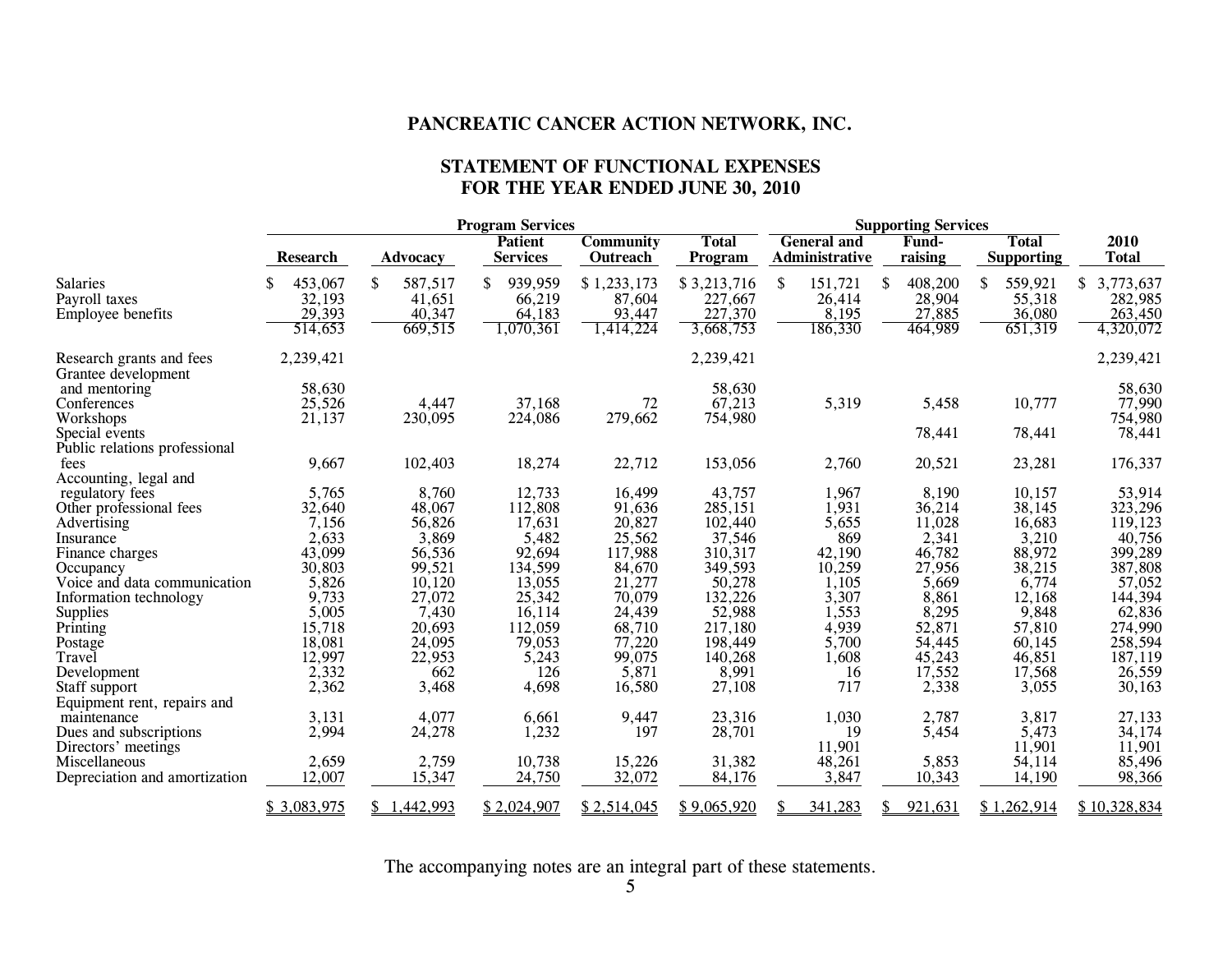#### **STATEMENT OF FUNCTIONAL EXPENSES FOR THE YEAR ENDED JUNE 30, 2009**

|                                                 | <b>Program Services</b> |               |                                   |                              |                         |                                      | <b>Supporting Services</b> |                                   |                      |  |  |  |
|-------------------------------------------------|-------------------------|---------------|-----------------------------------|------------------------------|-------------------------|--------------------------------------|----------------------------|-----------------------------------|----------------------|--|--|--|
|                                                 | <b>Research</b>         | Advocacy      | <b>Patient</b><br><b>Services</b> | <b>Community</b><br>Outreach | <b>Total</b><br>Program | <b>General and</b><br>Administrative | Fund-<br>raising           | <b>Total</b><br><b>Supporting</b> | 2009<br><b>Total</b> |  |  |  |
| <b>Salaries</b>                                 | 435,334                 | \$<br>445,225 | 882,727<br>S.                     | 956,876<br>\$                | \$2,720,162             | 117,865<br>S                         | 386,705<br><sup>\$</sup>   | \$<br>504,570                     | 3,224,732<br>\$      |  |  |  |
| Payroll taxes                                   | 30,582                  | 31,353        | 62,114                            | 66,921                       | 190,970                 | 9,277                                | 27,120                     | 36,397                            | 227,367              |  |  |  |
| Employee benefits                               | 31,002                  | 35,328        | 71,181                            | 73,678                       | 211,189                 | 25,473                               | 25,578                     | 51,051                            | 262,240              |  |  |  |
|                                                 | 496,918                 | 511,906       | 1,016,022                         | 1,097,475                    | 3,122,321               | 152,615                              | 439,403                    | 592,018                           | 3,714,339            |  |  |  |
| Research grants and fees<br>Grantee development | 1,210,000               |               |                                   |                              | 1,210,000               |                                      |                            |                                   | 1,210,000            |  |  |  |
| and mentoring                                   | 44,521                  |               |                                   |                              | 44,521                  |                                      |                            |                                   | 44,521               |  |  |  |
| Conferences                                     | 38,677                  | 11,237        | 31,828                            | 247                          | 81,989                  | 764                                  | 842                        | 1,606                             | 83,595               |  |  |  |
| Workshops                                       | 23,590                  | 170,283       | 232,248                           | 241,368                      | 667,489                 |                                      |                            |                                   | 667,489              |  |  |  |
| Special events                                  |                         |               |                                   |                              |                         |                                      | 99,795                     | 99,795                            | 99,795               |  |  |  |
| Public relations professional                   |                         |               |                                   |                              |                         |                                      |                            |                                   |                      |  |  |  |
| fees                                            | 7,032                   | 95,798        | 15,401                            | 15,745                       | 133,976                 | 1,926                                | 6,264                      | 8,190                             | 142,166              |  |  |  |
| Accounting, legal and                           |                         |               |                                   |                              |                         |                                      |                            |                                   |                      |  |  |  |
| regulatory fees                                 | 3,129                   | 10,496        | 6,863                             | 14,254                       | 34,742                  | 8,907                                | 2,797                      | 11,704                            | 46,446               |  |  |  |
| Other professional fees                         | 22,425                  | 33,791        | 97,552                            | 71,490                       | 225,258                 | 7,057                                | 28,863                     | 35,920                            | 261,178              |  |  |  |
| Advertising                                     | 8,161                   | 57,856        | 17,494                            | 16,858                       | 100,369                 | 2,154                                | 14,142                     | 16,296                            | 116,665              |  |  |  |
| Insurance                                       | 4,489                   | 5,708         | 9,712                             | 23,659                       | 43,568                  | 1,302                                | 3,965                      | 5,267                             | 48,835               |  |  |  |
| Finance charges                                 | 37,246                  | 38,833        | 81,681                            | 84,577                       | 242,337                 | 14,232                               | 32,964                     | 47,196                            | 289,533              |  |  |  |
| Occupancy                                       | 33,248                  | 85,348        | 75,762                            | 75,104                       | 269,462                 | 9,231                                | 29,555                     | 38,786                            | 308,248              |  |  |  |
| Voice and data communication                    | 5,497                   | 5,536         | 12,404                            | 13,312                       | 36,749                  | 1,468                                | 5,227                      | 6,695                             | 43,444               |  |  |  |
| Information technology                          | 15,836                  | 26,692        | 38,204                            | 34,690                       | 115,422                 | 4,163                                | 14,063                     | 18,226                            | 133,648              |  |  |  |
| Supplies<br>Printing                            | 5,589                   | 7,241         | 12,496                            | 27,688                       | 53,014                  | 1,479                                | 8,776                      | 10,255                            | 63,269               |  |  |  |
|                                                 | 14,538                  | 20,599        | 48,884                            | 48,282                       | 132,303                 | 4,177                                | 57,270                     | 61,447                            | 193,750              |  |  |  |
| Postage                                         | 16,156                  | 16,768        | 82,927                            | 65,177                       | 181,028                 | 4,573                                | 44,472                     | 49,045                            | 230,073              |  |  |  |
| Travel                                          | 19,245                  | 16,931        | 5,984                             | 80,560                       | 122,720                 | 656                                  | 27,443                     | 28,099                            | 150,819              |  |  |  |
| Development                                     | 104                     | 728           | 72                                | 2,635                        | 3,539                   | 9                                    | 4,344                      | 4,353                             | 7,892                |  |  |  |
| Staff support                                   | 2,983                   | 3,767         | 7,444                             | 12,103                       | 26,297                  | 853                                  | 6,395                      | 7,248                             | 33,545               |  |  |  |
| Equipment rent, repairs and                     |                         |               |                                   |                              |                         |                                      |                            |                                   |                      |  |  |  |
| maintenance                                     | 2,761                   | 2,775         | 6,018                             | 6,348                        | 17,902                  | 781                                  | 2,394                      | 3,175                             | 21,077               |  |  |  |
| Dues and subscriptions                          | 1,807                   | 23,560        | 1,020                             | 127                          | 26,514                  | 20                                   | 11,403                     | 11,423                            | 37,937               |  |  |  |
| Directors' meetings                             |                         |               |                                   |                              |                         | 14,592                               |                            | 14,592                            | 14,592               |  |  |  |
| Miscellaneous                                   | 725                     | 235           | 6,678                             | 17,417                       | 25,055                  | 830                                  | 8,124                      | 8,954                             | 34,009               |  |  |  |
| Depreciation and amortization                   | 9,866                   | 10,388        | 21,428                            | 22,812                       | 64,494                  | 2,870                                | 8,778                      | 11,648                            | 76,142               |  |  |  |
|                                                 | \$2,024,543             | \$1,156,476   | \$1,828,122                       | \$1,971,928                  | \$6,981,069             | 234,659                              | 857,279                    | \$1,091,938                       | \$8,073,007          |  |  |  |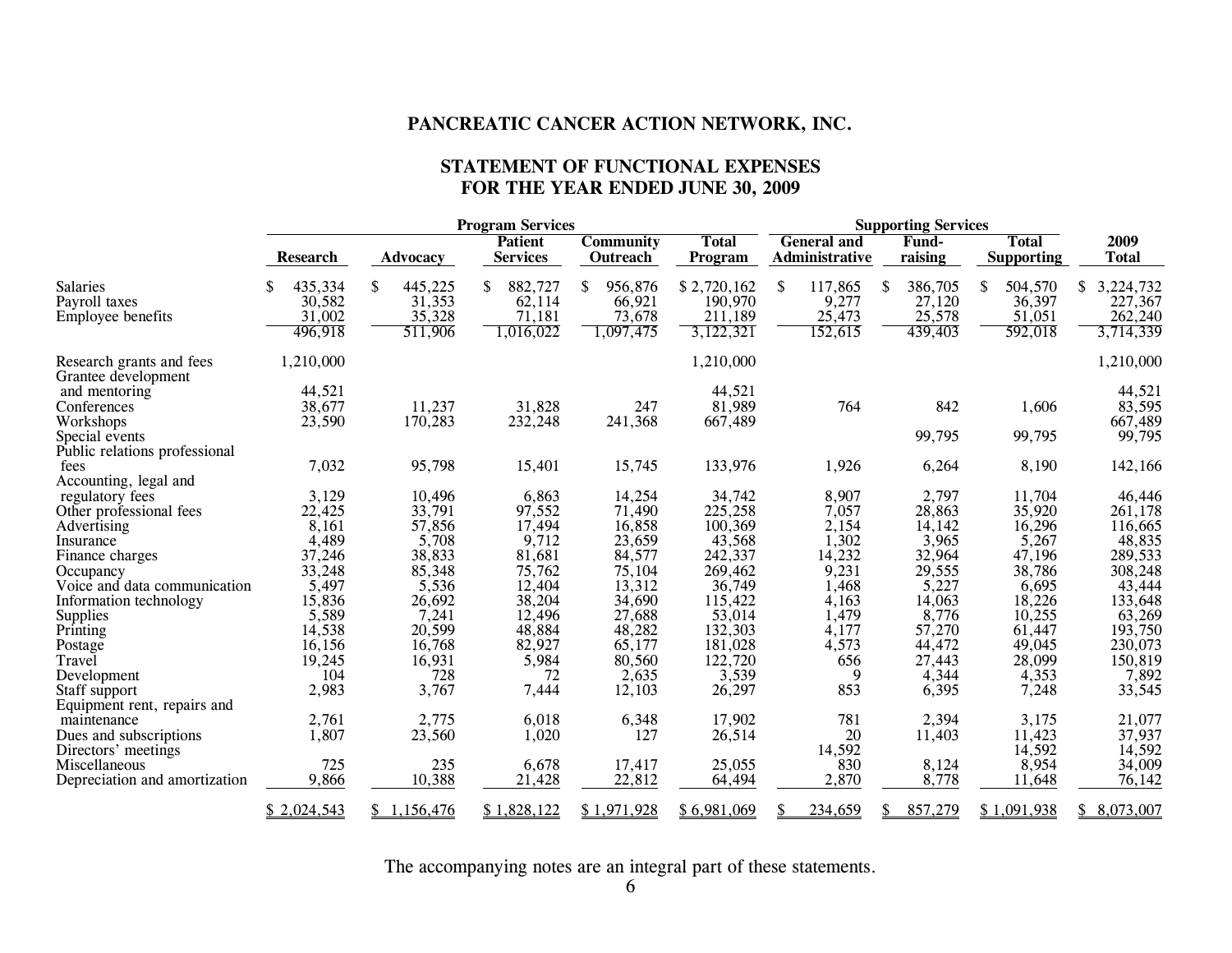## **STATEMENTS OF CASH FLOWS**

|                                                           | For the Year Ended<br>June 30, |                              |  |
|-----------------------------------------------------------|--------------------------------|------------------------------|--|
|                                                           | 2010                           | 2009                         |  |
| CASH FLOWS FROM OPERATING ACTIVITIES                      |                                |                              |  |
| Increase in net assets                                    | \$1,488,079                    | \$<br>754,444                |  |
| Adjustments to reconcile increase in net assets           |                                |                              |  |
| to net cash provided by operating activities:             |                                |                              |  |
| Depreciation and amortization                             | 98,366                         | 76,142                       |  |
| Net realized and unrealized (gains) losses on investments | 247,747)<br>€                  | 281,123                      |  |
| Noncash valuation of donated inventory                    | 6,572                          | 30,000)                      |  |
| Noncash donation of securities                            | 19,964)                        | 3,309)                       |  |
| (Gain) loss on disposition of equipment                   | 16,560                         | 2,110                        |  |
| Provision for uncollectible pledges                       | 47,583                         |                              |  |
| Changes in operating assets and liabilities:              |                                |                              |  |
| Pledges receivable and sundry receivables                 | 1,274,509)                     | 53,274                       |  |
| Inventory                                                 | 5,609)                         | 5,877)<br>$\left($           |  |
| Prepaid expenses and other assets                         | 148,504)                       | 113,955)<br>$\overline{(\ }$ |  |
| Accounts payable and accrued expenses                     | 125,501                        | 367,658                      |  |
| Grant obligations                                         | 600,997                        | 104,750                      |  |
| Net Cash Provided By Operating Activities                 | 687,325                        | 1,482,140                    |  |
| <b>CASH FLOWS FROM INVESTING ACTIVITIES</b>               |                                |                              |  |
| Purchase of investments                                   | 2,873,312)                     | 2,036,097)                   |  |
| Proceeds from sale of investments                         | 2,034,340                      | 991,617                      |  |
| Purchase of property and equipment                        | 262,518)                       | 195,143)                     |  |
| Net Cash Used In Investing Activities                     | 1,101,490)                     | 1,239,623)                   |  |
| <b>CASH FLOWS FROM FINANCING ACTIVITIES</b>               |                                |                              |  |
| Payments on capital lease obligations                     | 7,872)                         | 10,878)                      |  |
| Net Cash Used In Financing Activities                     | 7,872)                         | 10,878)                      |  |
| NET INCREASE (DECREASE) IN CASH AND CASH EQUIVALENTS      | 422,037)<br>€                  | 231,639                      |  |
| CASH AND CASH EQUIVALENTS-Beginning of year               | 498,551                        | 266,912                      |  |
| CASH AND CASH EQUIVALENTS-End of year                     | \$<br>76,514                   | \$<br>498,551                |  |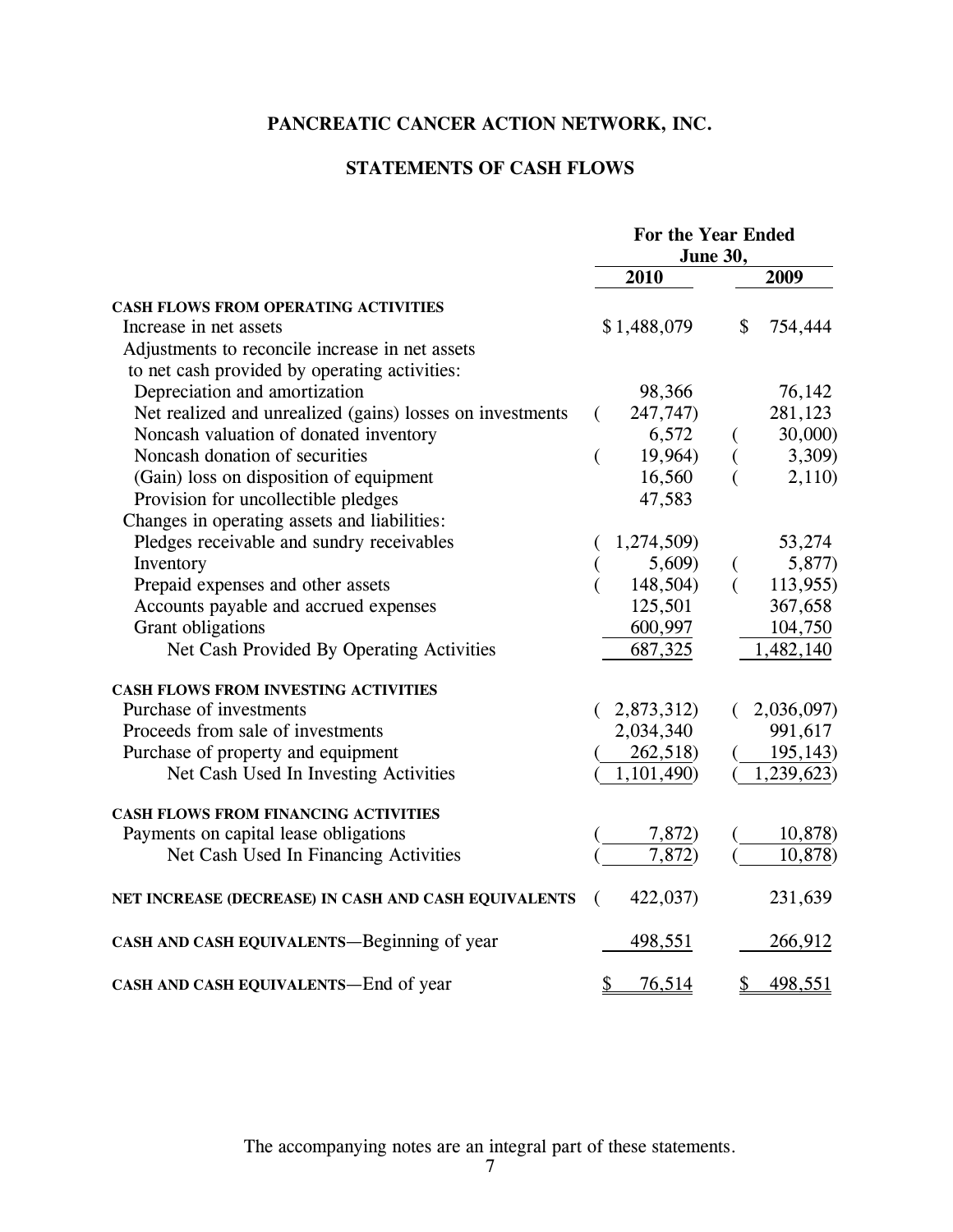## **NOTES TO THE FINANCIAL STATEMENTS JUNE 30, 2010 AND 2009**

## **NOTE 1 – Organization and Business**

The Pancreatic Cancer Action Network, Inc. (the Organization) is a nationwide network of people dedicated to working together to advance research, support patients and create hope for those afflicted by pancreatic cancer. The Organization raises money for direct private funding of research and advocates for more aggressive federal research funding of medical breakthroughs in prevention, diagnosis and treatment. The Organization fills the void of information and options by giving patients and caregivers the personalized and reliable information they need to make informed decisions. Additionally, the Organization helps individuals and communities across the country work together to raise awareness about pancreatic cancer and the funds to find a cure. The Organization's activities are conducted from offices in El Segundo, California and Washington, D.C.

The Organization derives most of its revenue from contributions and special events. Each year the Organization holds "An Evening with the Stars" gala that is its largest fundraising event. In 2010 and 2009, this event raised \$478,827 and \$587,353, respectively, net of related expenses. The Organization also hosts various outreach events utilizing a volunteer network. The volunteer network is comprised of community-based team members across the country who volunteer their time to raise awareness and educate their communities about pancreatic cancer. In 2010 and 2009, volunteer-based events raised \$5,233,072 and \$4,181,916, respectively, net of related expenses.

## **NOTE 2 – Summary of Significant Accounting Policies**

#### *Basis of Presentation*

The financial statements of the Organization have been prepared in conformity with generally accepted accounting principles applicable to nonprofit organizations. Accordingly, the Organization's net assets are classified for financial reporting purposes as unrestricted, temporarily restricted or permanently restricted based on the existence or absence of donor-imposed restrictions.

Unrestricted net assets are not subject to donor-imposed restrictions and include those net assets that may be used by the Organization for any of its programs or administrative support.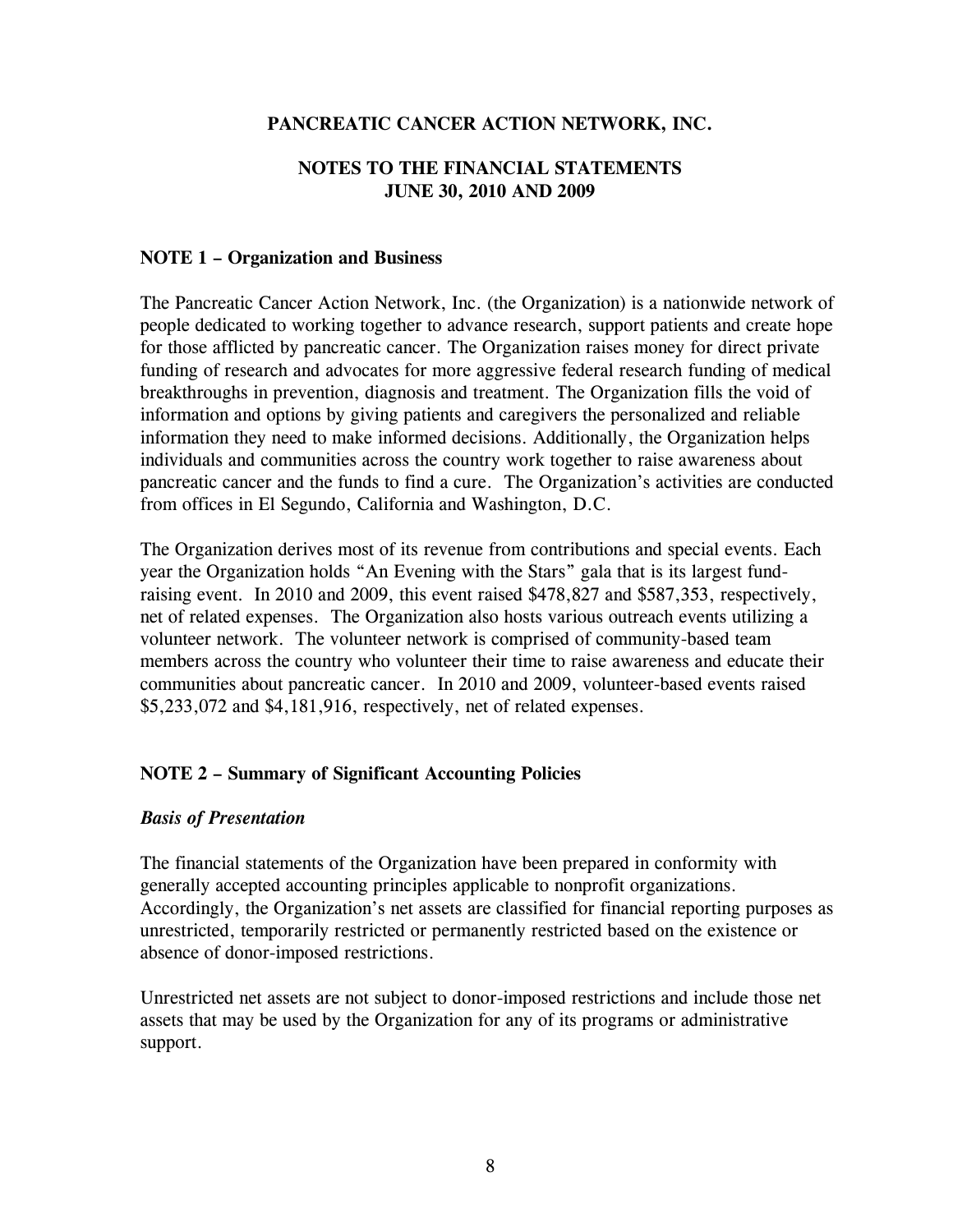## **NOTES TO THE FINANCIAL STATEMENTS JUNE 30, 2010 AND 2009**

## **NOTE 2 – Summary of Significant Accounting Policies (Continued)**

## *Basis of Presentation (Continued)*

Temporarily restricted net assets are subject to donor-imposed restrictions which will be met either by the Organization's actions or the passage of time. Items that increase this net asset category are contributions restricted as to time or purpose and include contributions that may be used for any purpose upon receipt at a future date. Temporarily restricted net assets are reclassified to unrestricted net assets when the restrictions have been met or have expired.

Permanently restricted net assets are subject to explicit donor-imposed restrictions that do not expire. Funds are held in perpetuity while the income is available for general use. At June 30, 2010 and 2009, the Organization had no permanently restricted net assets.

## *Use of Estimates and Assumptions*

In preparing financial statements in conformity with accounting principles generally accepted in the United States of America, management makes estimates and assumptions affecting the reported amounts of assets and liabilities and disclosures of contingent assets and liabilities at the date of the financial statements and the reported amounts of revenue and expenses during the reporting period. Significant items subject to such estimates and assumptions, among others, include the carrying amount of property and equipment and the allowance for pledges receivable. Actual results could differ from those estimates.

## *Cash and Cash Equivalents*

The Organization considers all highly liquid debt instruments purchased with original maturities of three months or less to be cash equivalents.

The Organization maintains its cash in financial institutions which, at times, may exceed federally insured limits. Historically, the Organization has not experienced any losses in such accounts. Management believes the Organization is not exposed to any significant credit risk on cash.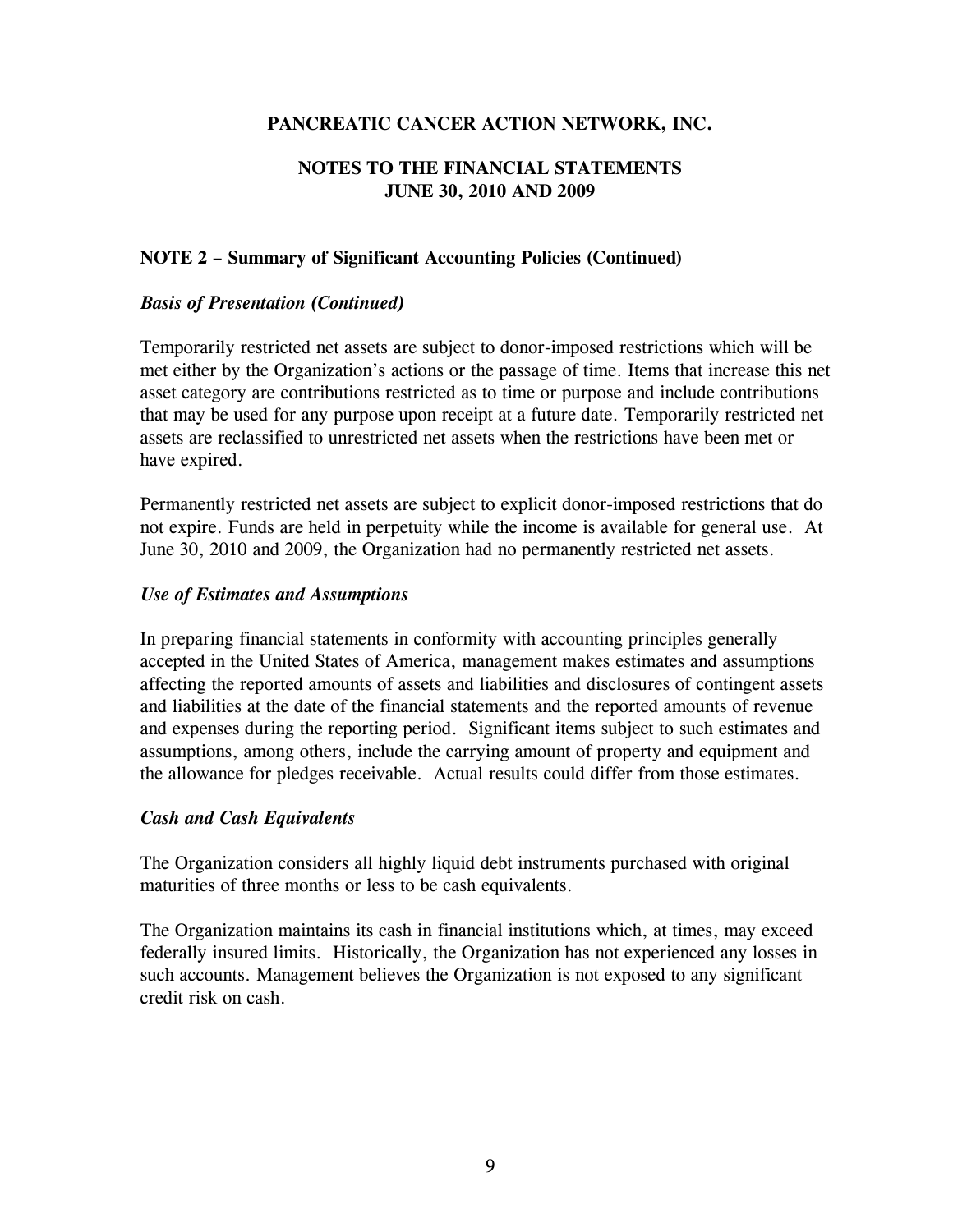## **NOTES TO THE FINANCIAL STATEMENTS JUNE 30, 2010 AND 2009**

## **NOTE 2 – Summary of Significant Accounting Policies (Continued)**

### *Investments*

Investments are recorded at fair value based on quoted prices in an active market. Investment income includes dividends and interest and is recognized as revenue in the period in which it is earned. Changes in fair value are recorded as unrealized gains (losses). Investment income amounts are reported as an increase in unrestricted net assets unless otherwise restricted by the donor. Contributions of securities from donors are recorded at fair value at the time the gift is made.

Investments are exposed to various risks such as interest rate, market and credit risks. Due to the level of risk associated with investments, it is at least reasonably possible that changes in the fair value of investments will occur in the near term and that such changes could materially affect the financial statements.

## *Pledges Receivable*

The Organization recognizes donors' unconditional promises to give cash or other assets as revenue in the period promises are made. Unconditional promises to give that are expected to be collected within one year are recorded at their net realizable value. Those promises to give that are expected to be collected over two years or more are recorded at the present value of their estimated future cash flows. Amortization of the discount to present value is included in contribution revenue. Conditional promises to give are not recognized as revenue until the condition is met.

Pledges from board members accounted for 12% and 29% of the pledges receivable balance at June 30, 2010 and 2009, respectively.

#### *Inventory*

Inventory consists of various branded promotional items that are held for sale. Inventory is stated at the lower of cost or market determined by using the weighted average cost method.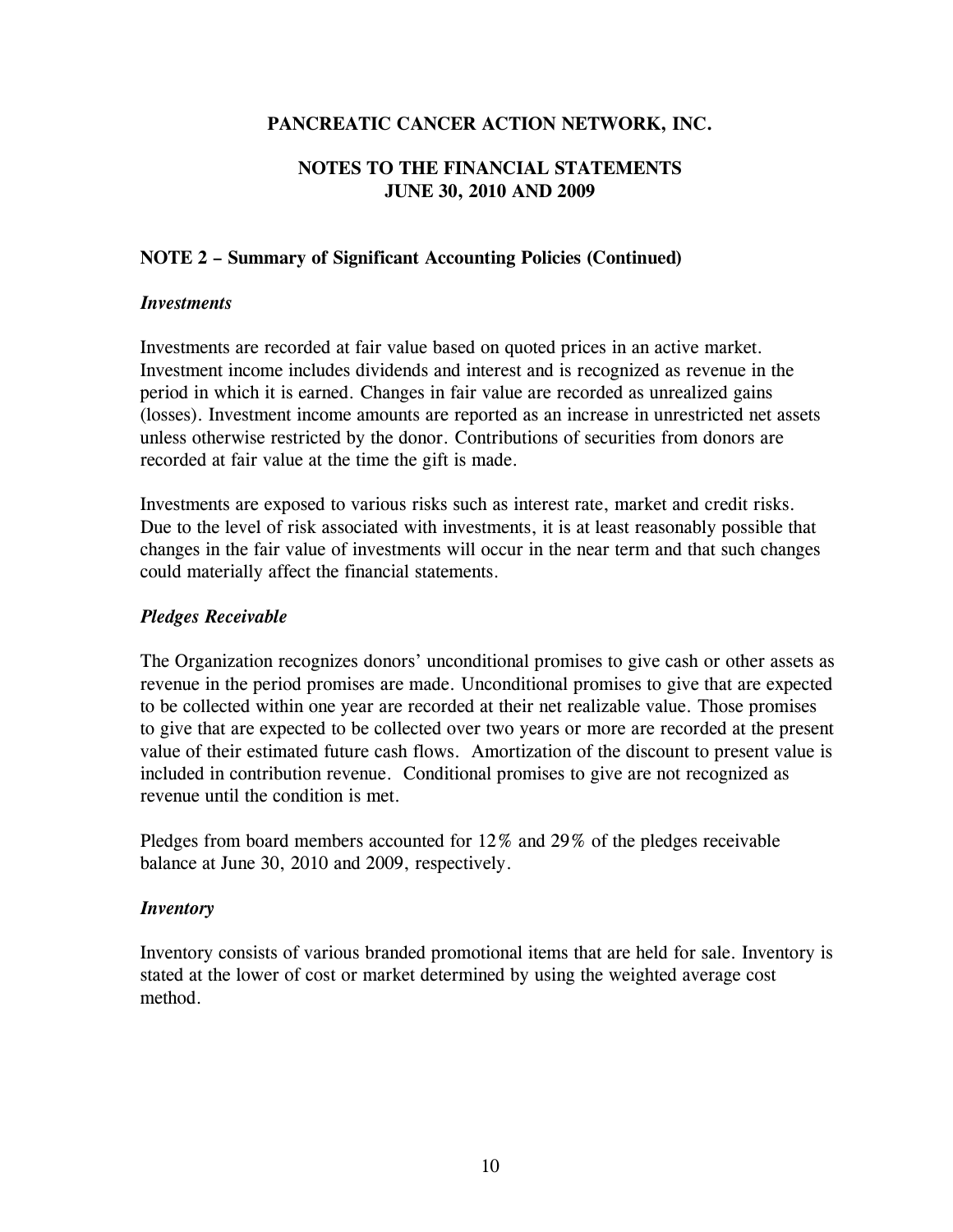## **NOTES TO THE FINANCIAL STATEMENTS JUNE 30, 2010 AND 2009**

## **NOTE 2 – Summary of Significant Accounting Policies (Continued)**

## *Property and Equipment*

Property and equipment are stated at cost, except for donated assets, which are recorded at fair value at the time of receipt. All expenditures for property and equipment in excess of \$2,500 are capitalized. Additionally, the Organization capitalizes certain direct costs associated with the development of its web-site and a database system. During 2010, the Organization launched its new web-site and commenced amortization of this development cost. Amortization of these costs was \$20,672 for the year ended June 30, 2010.

Depreciation and amortization expense is calculated using the straight-line method over estimated useful lives of three to five years for furniture and equipment, computer software and web-site development cost. Leasehold improvements and equipment under capital lease obligations are amortized on a straight-line basis over the estimated life of the asset or the remaining life of the lease, whichever is shorter.

Development of a database system for internal use was in progress at June 30, 2010 and 2009. At June 30, 2010, in-progress payments included a deposit against the future delivery of furniture and office systems.

## *Fair Value Measurements*

On July 1, 2008, the Organization adopted the provisions of Financial Accounting Standards Board (FASB) guidance required for fair value measurements of financial assets and financial liabilities, as well as nonfinancial items that are recognized or disclosed at fair value in the financial statements on a recurring basis. This guidance defines fair value as the price that would be received to sell an asset or paid to transfer a liability in an orderly transaction between market participants at the measurement date. The guidance also establishes a framework for measuring fair value and enhances disclosures about fair value measurements (See Note 4). On July 1, 2009, the Organization adopted the provisions required for fair value measurement of nonfinancial assets and liabilities on a nonrecurring basis.

The guidance describes a fair value hierarchy based on three levels of inputs, of which the first two are considered observable and the last unobservable, that may be used to measure fair value. The Organization's assessment of the significance of a particular input to the fair value measurements requires judgment, and may affect the valuation of the assets and liabilities being measured and their placement within the fair value hierarchy.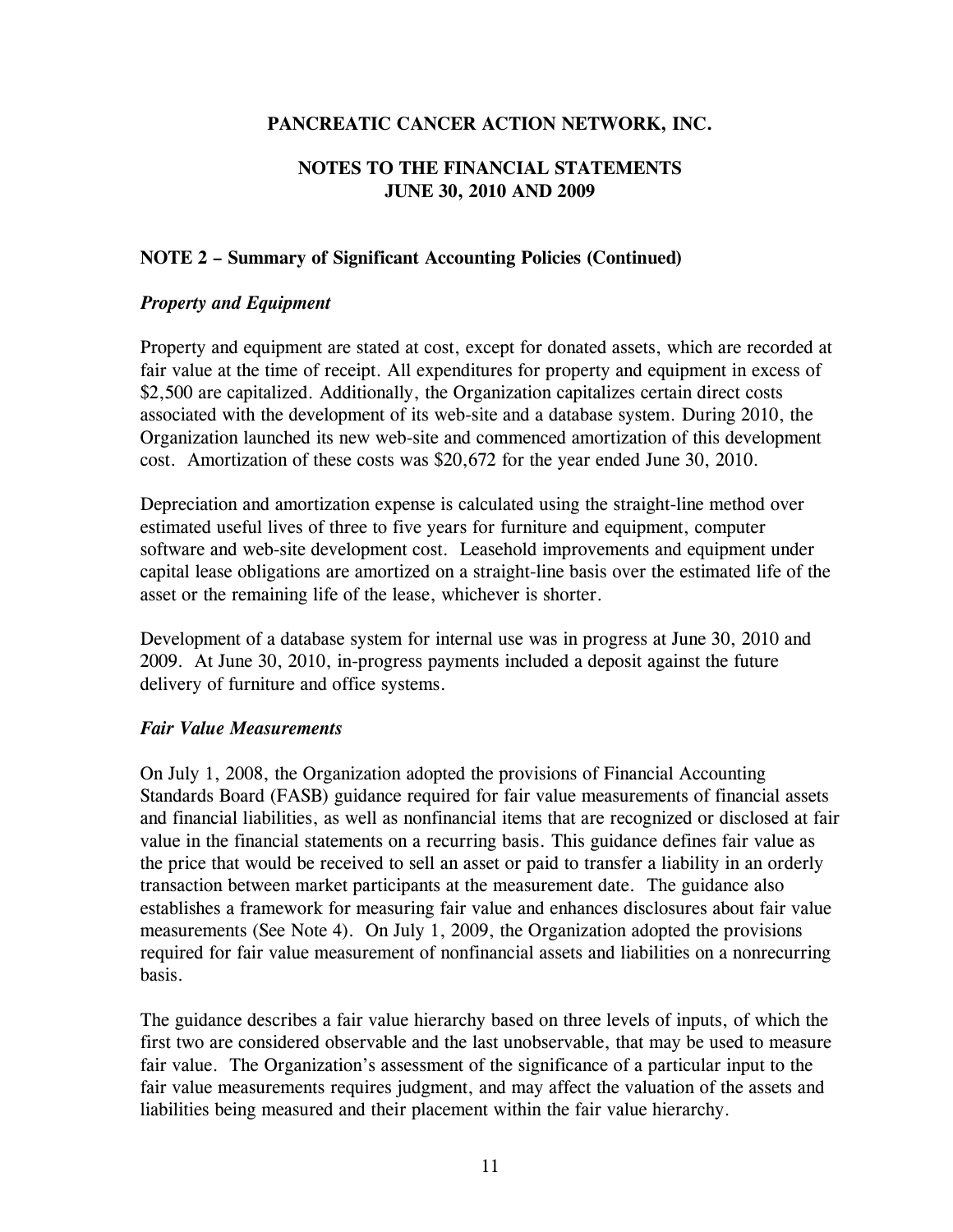## **NOTES TO THE FINANCIAL STATEMENTS JUNE 30, 2010 AND 2009**

## **NOTE 2 – Summary of Significant Accounting Policies (Continued)**

## *Contributions*

Contributions are recognized as revenue in the period received or pledged and are considered to be available for unrestricted use unless specifically restricted by the donor. Contributions received with donor-imposed temporary restrictions are recorded as temporarily restricted revenue. When a donor restriction expires, that is, when a stipulated time restriction ends or purpose restriction is accomplished, temporarily restricted net assets are reclassified to unrestricted net assets and reported in the statements of activities as net assets released from restrictions.

Bequests are recognized at the time the Organization receives notification of its right to them as a beneficiary, the proceeds are subject to reasonable estimation, and there are no known or probable impediments to receipt of the bequested gift. At June 30, 2010, sundry receivables include a bequest with an estimated value of \$70,000.

Donated materials and other noncash donations are recorded as contributions at their estimated fair values on the date received. Many individuals, most of whom are active in one of the over seventy nationwide Community Outreach volunteer affiliates as of June 30, 2010, volunteer their time and perform a variety of tasks that assist the Organization with its programs and administration. These donated services are not reflected in the financial statements because they do not meet the criteria for inclusion.

## *Special Events*

Special events consist of the "An Evening with the Stars" gala and various outreach events utilizing a nationwide volunteer network. The gala revenue and related expenses are recognized in the period in which the event occurs. Revenue from volunteer organized outreach events is generally recognized as received unless significant performance obligations remain at the end of the fiscal year. Certain costs paid in advance of an event are recorded as prepaid expenses.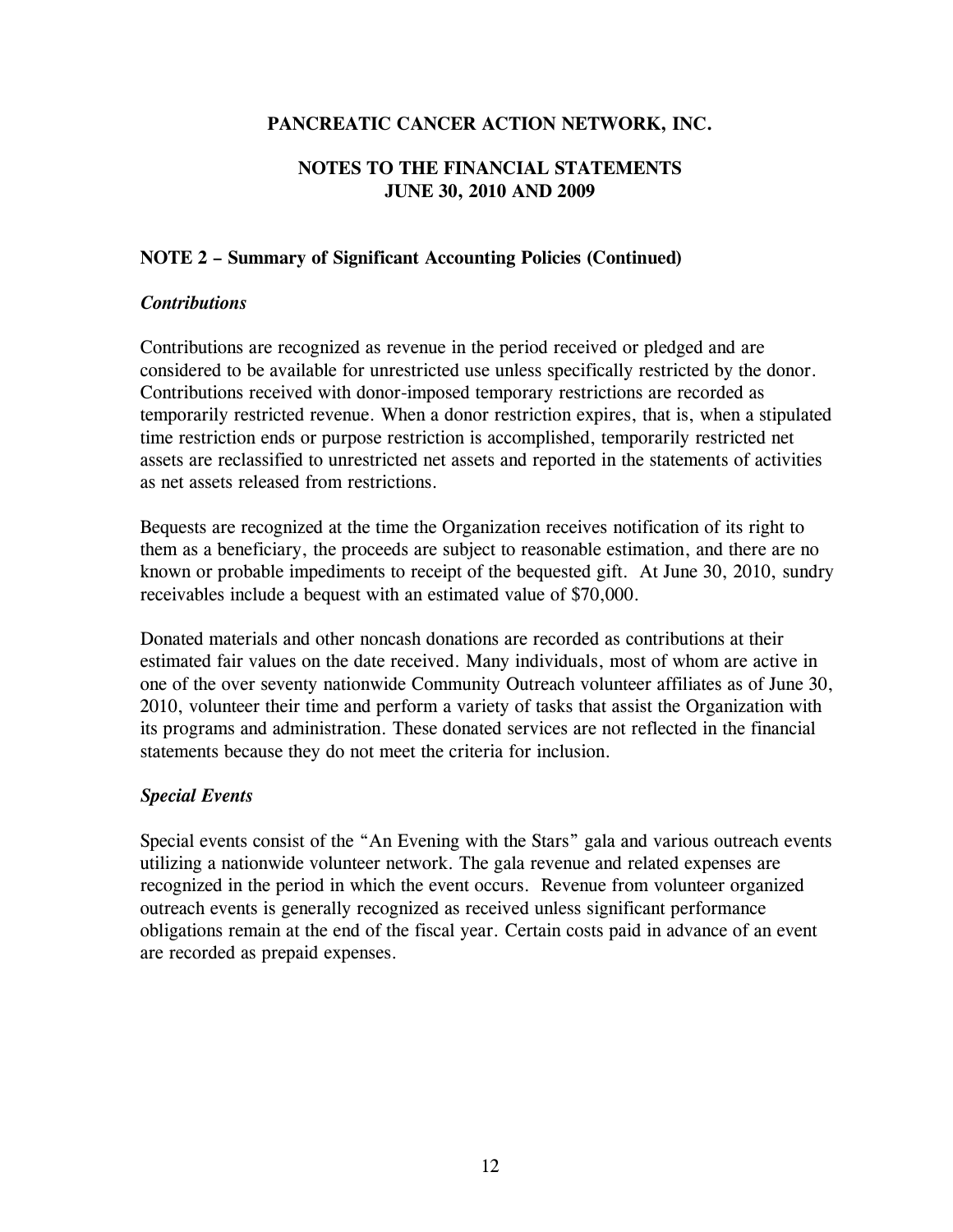## **NOTES TO THE FINANCIAL STATEMENTS JUNE 30, 2010 AND 2009**

## **NOTE 2 – Summary of Significant Accounting Policies (Continued)**

## *Research Grants*

The Organization awards peer-reviewed research grants to investigators who are devoted to scientific research related to pancreatic cancer. Research grants include periodic reporting and compliance requirements that, if breached, allow the Organization to rescind its promise to pay future award installments. The Organization pays a fee for grant peerreview and administrative services provided by the American Association of Cancer Research. These fees are charged at a rate of 11.5% and 10.0% of the amount of the awards granted in 2010 and 2009, respectively, and are paid from unrestricted funds. Grants and fees are recognized as expense when the grant is awarded to a named recipient. Grant obligations that are payable over a period greater than one year at the end of the fiscal year in which the grant is awarded are discounted to their present value using a rate that was 3% in 2010. There were no discounted grants in 2009.

## *Advertising Costs*

Advertising costs are expensed as incurred and charged directly to the program benefiting from the advertisement. Advertising expenses that affect more than one functional area are allocated to respective areas based on ratios estimated by management.

#### *Income Taxes*

The Organization is exempt from income taxes under Section  $501(c)(3)$  of the Internal Revenue Code and applicable state laws.

The Organization recognizes the financial statement benefit of tax positions, such as filing status of tax-exempt, only after determining that the relevant tax authority would more likely than not sustain the position following an audit. The Organization is subject to potential income tax audits on open tax years by any taxing jurisdiction in which it operates. The statute of limitations for federal and California state purposes is generally three and four years, respectively.

## *Functional Expenses*

Operating expenses directly identified with a functional area are charged to that area. Expenses affecting more than one functional area are allocated to the respective areas on the basis of ratios estimated by management.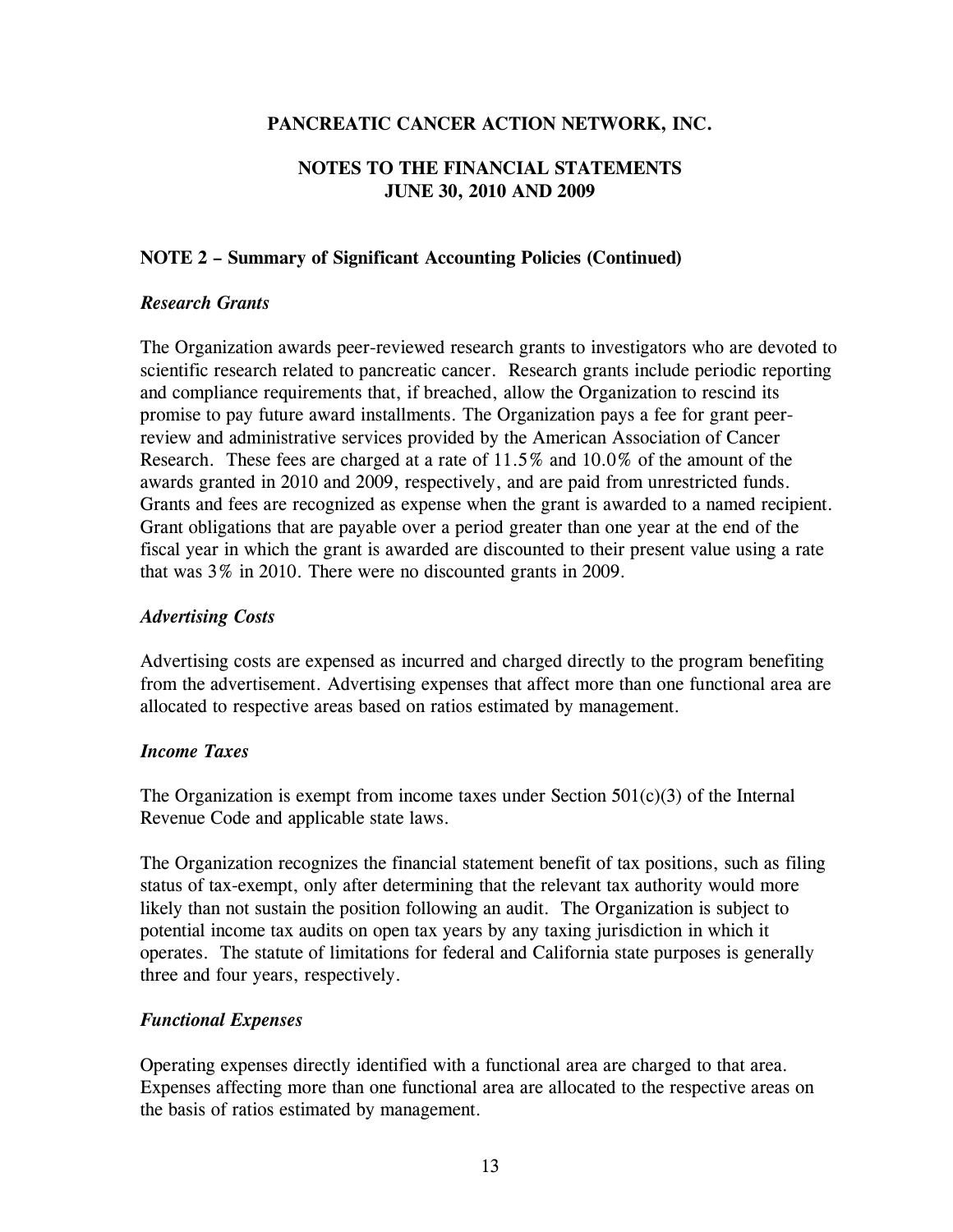### **NOTES TO THE FINANCIAL STATEMENTS JUNE 30, 2010 AND 2009**

#### **NOTE 2 – Summary of Significant Accounting Policies (Continued)**

#### *Reclassifications*

Certain reclassifications have been made to prior-year amounts to conform to the currentyear presentation.

#### *Subsequent Events*

In preparing these financial statements, the Organization has evaluated subsequent events and transactions for potential recognition or disclosure through September 14, 2010, the date at which the financial statements were available to be issued.

#### **NOTE 3 – Investments**

Investments held at June 30, 2010 and 2009 consist of:

|                                | 2010      |  |                   |                |           | 2009 |                   |
|--------------------------------|-----------|--|-------------------|----------------|-----------|------|-------------------|
|                                | Cost      |  | <b>Fair Value</b> |                | Cost      |      | <b>Fair Value</b> |
| <b>Fixed Income Securities</b> |           |  |                   |                |           |      |                   |
| Domestic corporate bonds \$    | 2,754,877 |  | \$2,862,361       | $\mathbb{S}^-$ | 2,010,488 | S.   | 2,022,174         |
| US Federal agencies            | 814,003   |  | 829,594           |                | 813,984   |      | 816,595           |
| Foreign bonds and other        | 300,213   |  | 315,357           |                | 200,213   |      | 210,551           |
| Mutual funds - equities        | 434,697   |  | 380,884           |                | 463,000   |      | 331,244           |
| Common stocks                  | 579,272   |  | 626,990           |                | 561,556   |      | 527,939           |
|                                | 4,883,062 |  | 5,015,186         |                | 4,049,241 |      | 3,908,503         |

At June 30, 2010, fixed income securities with a fair value of \$810,664 are scheduled to mature within one year. The remainder of fixed income securities bear maturity dates from 2012 to 2017.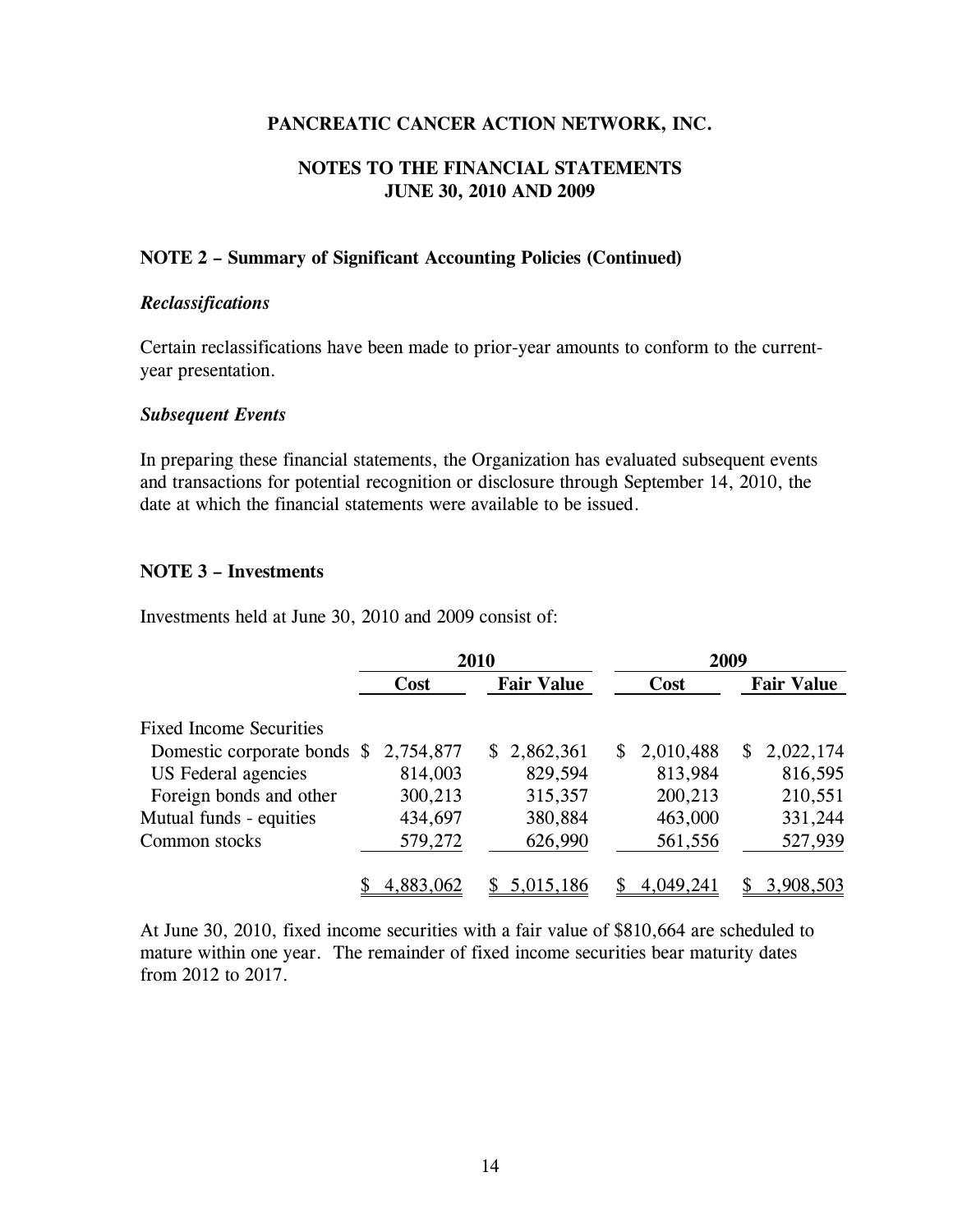## **NOTES TO THE FINANCIAL STATEMENTS JUNE 30, 2010 AND 2009**

#### **NOTE 3 – Investments (Continued)**

Investment returns from these investments and other interest-bearing accounts are summarized as follows:

|                                            | For the Year Ended<br><b>June 30,</b> |             |  |          |  |
|--------------------------------------------|---------------------------------------|-------------|--|----------|--|
|                                            |                                       | <b>2010</b> |  | 2009     |  |
| Dividend and interest income, net          |                                       | 105,912     |  | 104,129  |  |
| Net realized and unrealized gains (losses) |                                       | 247,747     |  | 281,123) |  |
|                                            |                                       | 353,659     |  |          |  |

Dividend and interest income is reported net of bank fees of \$64,936 and \$48,085 in 2010 and 2009, respectively.

#### **NOTE 4 – Fair Value Hierarchy**

The Organization uses fair value measurements to record fair value adjustments to certain assets and liabilities and to determine the fair value disclosures. The fair value of a financial instrument is the price that would be received to sell an asset or paid to transfer a liability in an orderly transaction between market participants at the measurement date. Fair value is best determined based upon quoted market prices. However, in certain instances, there are no quoted market prices for the Organization's various financial instruments. In cases where quoted market prices are not available, fair values are based on estimates using present value or other valuation techniques. Those techniques are significantly affected by the assumptions used, including discount rates and estimates of future cash flows. Accordingly, the fair value estimates may not be realized in an immediate settlement of the instrument. The Organization groups its assets and liabilities measured at fair value in three levels, based on the markets in which the assets and liabilities are traded and the reliability of the assumptions used to determine fair value. The three levels of the fair value hierarchy are as follows:

- Level 1 inputs are quoted prices (unadjusted) in active markets for identical assets or liabilities that the Organization has the ability to access at the measurement date.
- Level 2 inputs are inputs other than quoted prices included within Level 1 that are observable for the asset or liability, either directly or indirectly.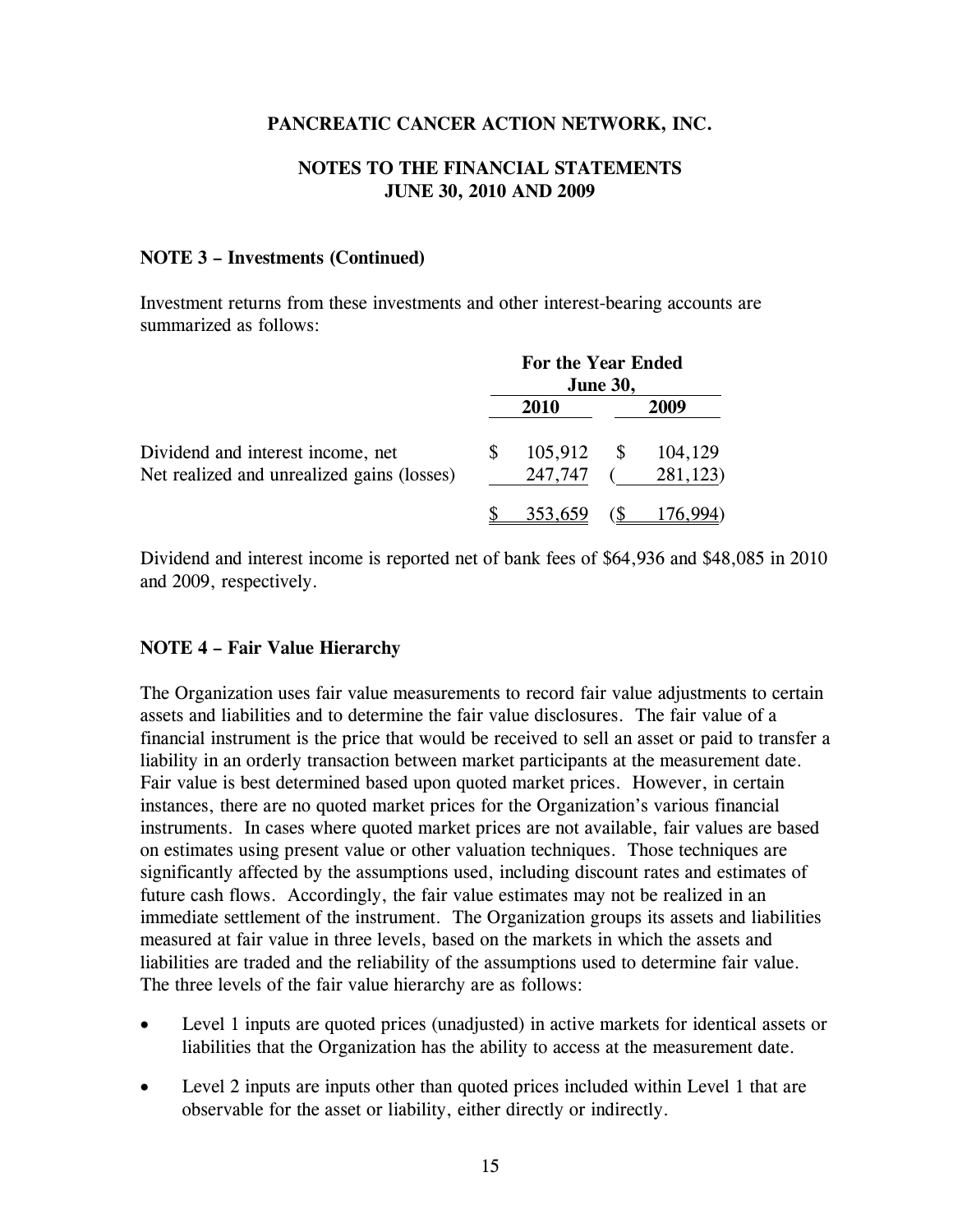## **NOTES TO THE FINANCIAL STATEMENTS JUNE 30, 2010 AND 2009**

#### **NOTE 4 – Fair Value Hierarchy (Continued)**

Level 3 inputs are unobservable inputs for the asset or liability.

The Organization's valuation techniques for assets and liabilities recorded at fair value are as follows:

Investments – The fair value of investment securities is the market value based on quoted market prices, when available, or market prices provided by recognized broker dealers. If listed prices or quotes are not available, fair value is based upon externally developed models that use unobservable inputs due to the limited market activity of the investment.

Pledges receivable – The fair value of contributions is equal to the carrying value for contributions expected to be collected within one year. Contributions expected to be collected in future periods are discounted to present value based on management's assumptions.

Grant obligations – The fair value of grant obligations is equal to the carrying value for grants expected to be paid within one year. Grant obligations expected to be paid in future periods are discounted to present value based on management's assumptions.

The following tables present assets that are measured at fair value on a recurring basis at June 30, 2010 and 2009:

|                          |                | Fair Value Measurements at June 30, 2010 |                |         |    |              |  |  |  |
|--------------------------|----------------|------------------------------------------|----------------|---------|----|--------------|--|--|--|
|                          | <b>Level 1</b> |                                          | <b>Level 2</b> | Level 3 |    | <b>Total</b> |  |  |  |
| Fixed income securities: |                |                                          |                |         |    |              |  |  |  |
| Domestic corporate       |                |                                          |                |         |    |              |  |  |  |
| bonds                    |                | S                                        | 2,862,361      |         | \$ | 2,862,361    |  |  |  |
| US Federal agencies \$   | 829,594        |                                          |                |         |    | 829,594      |  |  |  |
| Foreign bonds and        |                |                                          |                |         |    |              |  |  |  |
| other                    |                |                                          | 315,357        |         |    | 315,357      |  |  |  |
| Mutual funds – equities  | 380,884        |                                          |                |         |    | 380,884      |  |  |  |
| Common stocks            | 626,990        |                                          |                |         |    | 626,990      |  |  |  |
|                          |                |                                          |                |         |    |              |  |  |  |
| Total                    | 1,837,468      |                                          | 3, 177, 718    | None    |    | 5,015,186    |  |  |  |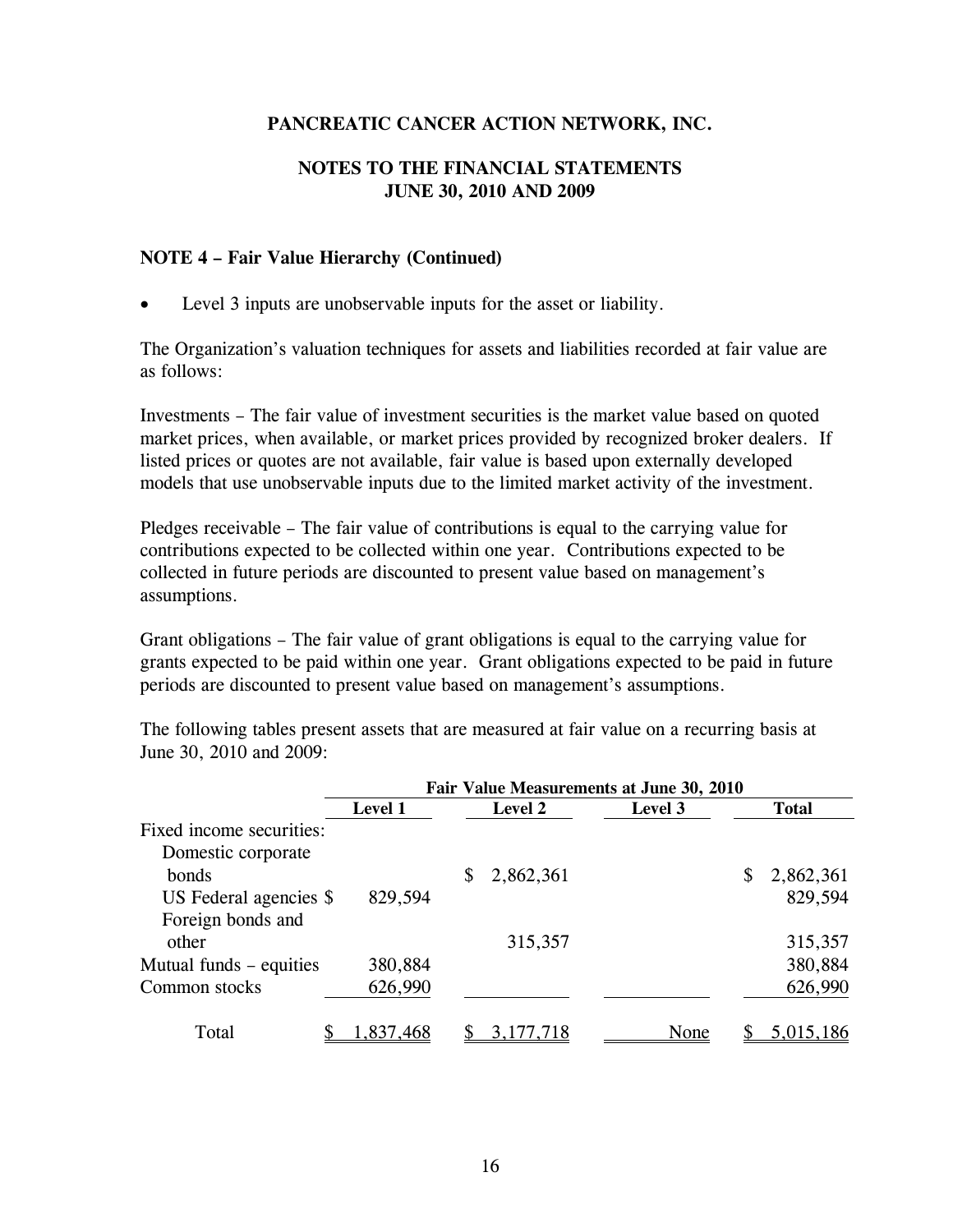## **NOTES TO THE FINANCIAL STATEMENTS JUNE 30, 2010 AND 2009**

#### **NOTE 4 – Fair Value Hierarchy (Continued)**

|                          | Fair Value Measurements at June 30, 2009 |   |                |         |   |              |  |  |
|--------------------------|------------------------------------------|---|----------------|---------|---|--------------|--|--|
|                          | <b>Level 1</b>                           |   | <b>Level 2</b> | Level 3 |   | <b>Total</b> |  |  |
| Fixed income securities: |                                          |   |                |         |   |              |  |  |
| Domestic corporate       |                                          |   |                |         |   |              |  |  |
| bonds                    |                                          | S | 2,022,174      |         | S | 2,022,174    |  |  |
| US Federal agencies \$   | 816,595                                  |   |                |         |   | 816,595      |  |  |
| Foreign bonds and        |                                          |   |                |         |   |              |  |  |
| other                    |                                          |   | 210,551        |         |   | 210,551      |  |  |
| Mutual funds – equities  | 331,244                                  |   |                |         |   | 331,244      |  |  |
| Common stocks            | 527,939                                  |   |                |         |   | 527,939      |  |  |
|                          |                                          |   |                |         |   |              |  |  |
| Total                    | 1,675,778                                |   | 2,232,725      | None    |   | 3,908,503    |  |  |

Assets and liabilities recorded at fair value on a nonrecurring basis include pledges receivable and grant obligations in the amount of \$1,345,333 and \$542,250, respectively, at June 30, 2010, based on level 3 inputs.

#### **NOTE 5 – Pledges Receivable**

Pledges receivable consists of amounts due in installments from various individuals, foundations and a corporation. Expected future collections as of June 30, 2010 are as follows:

| Year Ending                                 |   |           |
|---------------------------------------------|---|-----------|
| <b>June 30,</b>                             |   |           |
| 2011                                        | S | 618,478   |
| 2012                                        |   | 332,667   |
| 2013                                        |   | 100,000   |
| 2014                                        |   | 100,000   |
| 2015                                        |   | 100,000   |
| Thereafter                                  |   | 500,000   |
|                                             |   | 1,751,145 |
| Less discounts at rates of $3\%$ to $4.5\%$ |   | 209,212)  |
| Less allowance for uncollectible pledges    |   | 15,000)   |
|                                             |   | 520.933   |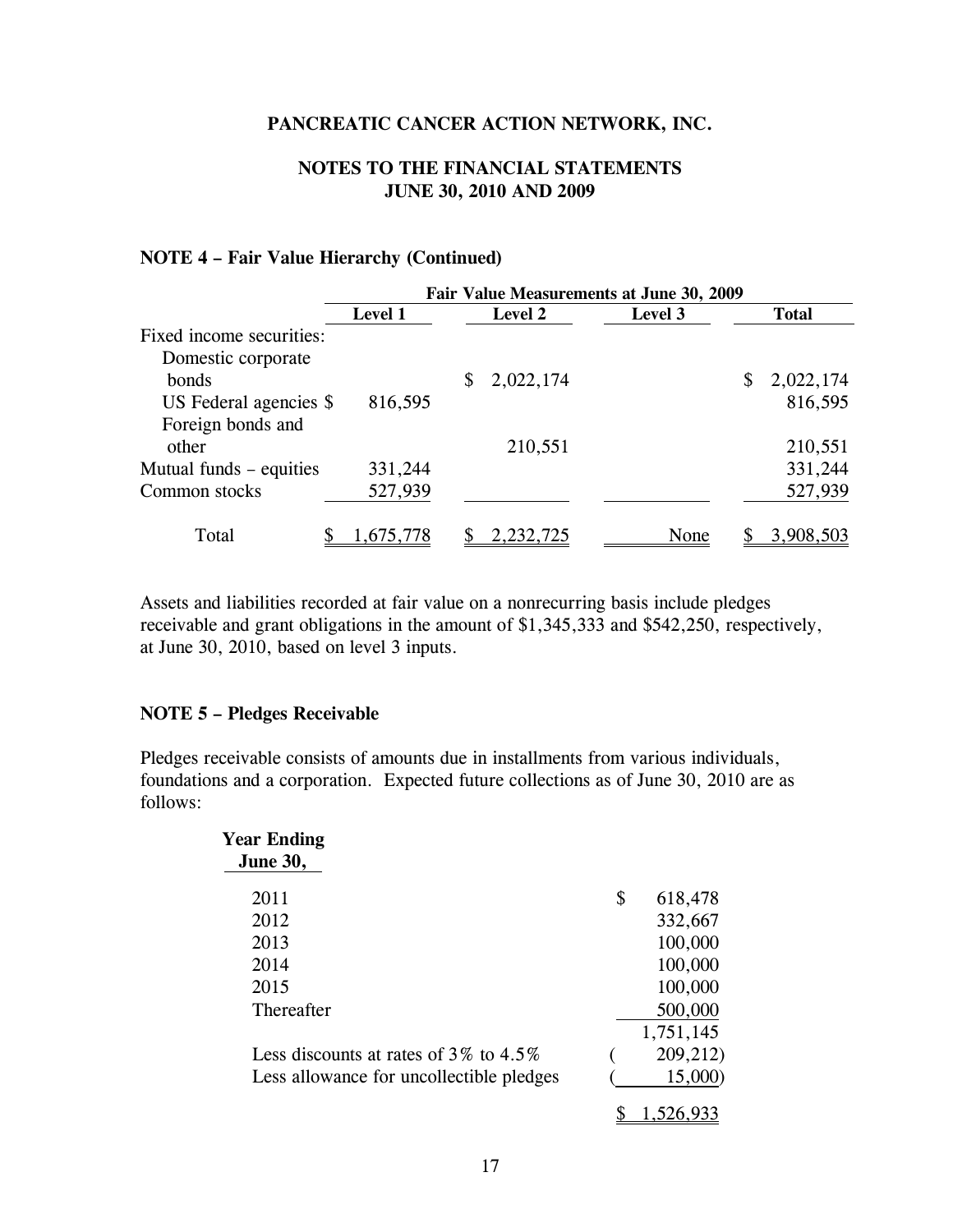## **NOTES TO THE FINANCIAL STATEMENTS JUNE 30, 2010 AND 2009**

#### **NOTE 5 – Pledges Receivable (Continued)**

At June 30, 2010, the total of pledges receivable that are recorded net of related discounts is \$1,136,121. All outstanding pledge receivables are donor restricted as to time or purpose as of June 30, 2010.

Uncollectible pledge expense of \$47,583 is reported in miscellaneous expense for the fiscal year ended June 30, 2010.

#### **NOTE 6 – Property and Equipment**

Property and equipment consists of the following:

|                                                       | <b>June 30,</b> |              |          |
|-------------------------------------------------------|-----------------|--------------|----------|
|                                                       | 2010            |              | 2009     |
| Furniture and equipment                               | \$<br>272,910   | $\mathbb{S}$ | 274,316  |
| Computer software                                     | 142,842         |              | 124,465  |
| Web-site development                                  | 82,687          |              | 64,853   |
| Leasehold improvements                                | 58,715          |              | 51,085   |
|                                                       | 557,154         |              | 514,719  |
| Accumulated depreciation and amortization             | 383,154)        |              | 318,960) |
|                                                       | 174,000         |              | 195,759  |
| Database systems development and in-progress payments | 365,106         |              | 164,662  |
|                                                       | 539,10          |              | 360,421  |

Furniture and equipment includes assets acquired in exchange for capital lease obligations. The cost of capital lease equipment was \$61,581 and \$30,488 at June 30, 2010 and 2009, respectively. Related accumulated amortization of the capital lease equipment at June 30, 2010 and 2009 was \$27,449 and \$20,834, respectively.

Database systems development and in-progress payments included \$265,106 and \$164,662 at June 30, 2010 and 2009, respectively, for development of a clinical trials database system that was launched in August 2010. At June 30, 2010, database systems development and in-progress payments also included a \$100,000 deposit made towards the purchase of furniture and office systems. The Organization is obligated to pay an additional \$147,503 upon final delivery of the furniture and office systems in October 2010.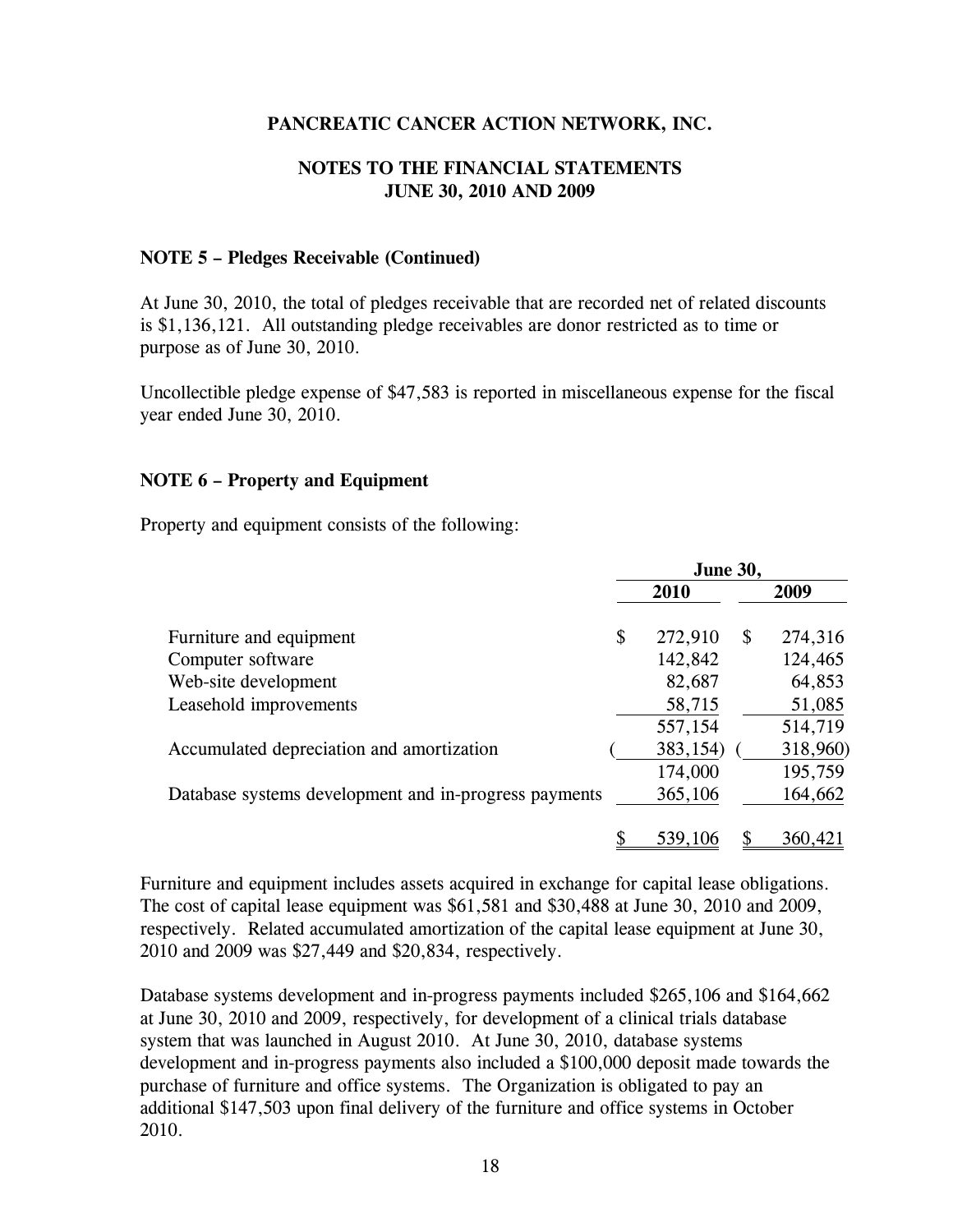## **NOTES TO THE FINANCIAL STATEMENTS JUNE 30, 2010 AND 2009**

#### **NOTE 6 – Property and Equipment (Continued)**

Depreciation and amortization expense totaled \$98,366 and \$76,142 for 2010 and 2009, respectively.

The Organization anticipates that it will relocate to new corporate office space in November 2010 at which time it will abandon, sell or dispose of certain leasehold improvements and furniture and equipment. A \$16,560 charge to write-down the cost of these assets to their remaining realizable value is reported in miscellaneous expense for the year ended June 30, 2010.

## **NOTE 7 – Grant Obligations**

Grant obligations consist of annual award installments and administrative fees due on multiyear research grants that are payable each year in advance, over one to five years.

Future payments on grant obligations as of June 30, 2010 are as follows:

| Year Ending                      |               |
|----------------------------------|---------------|
| <b>June 30,</b>                  |               |
| 2011                             | \$<br>832,500 |
| 2012                             | 150,000       |
| 2013                             | 150,000       |
| 2014                             | 150,000       |
|                                  | 1,282,500     |
| Less discount at a rate of $3\%$ | 40,753        |
|                                  | 1,241,7       |

In 2010, the Organization recorded research grants and fees, before discounts of \$40,753, of \$2,280,174 consisting of \$2,045,000 for awards and \$235,174 for administrative fees. The company paid \$997,674 of this obligation during fiscal 2010 and the remaining \$1,241,747, net of discount, was included in grant obligations at June 30, 2010. In 2009, research grants and fees of \$1,210,000 consisted of \$1,100,000 for awards and \$110,000 for administrative fees of which \$569,250 was paid during the year and \$640,750 was included in grants obligations at June 30, 2009.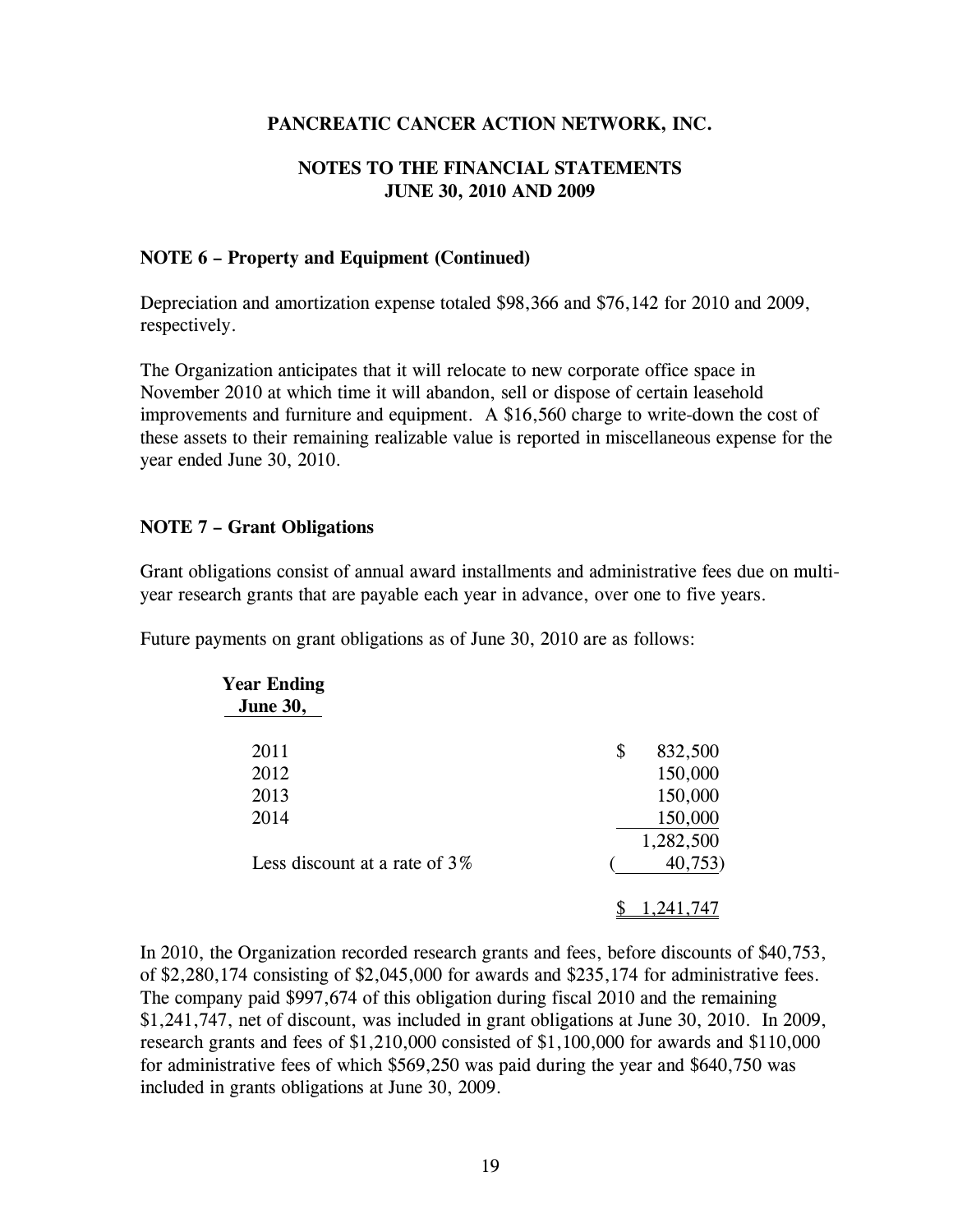#### **NOTES TO THE FINANCIAL STATEMENTS JUNE 30, 2010 AND 2009**

#### **NOTE 8 – Lease Obligations**

#### *Operating Leases*

The Organization occupies its El Segundo corporate offices under a lease agreement that was extended on a month-to-month basis upon expiration in May 2010. The lease provides for a monthly base rental of \$21,879 plus allocated operating expenses until a new facility is available to occupy pursuant to a lease negotiated in May 2010 and anticipated to commence in November 2010. The lease provides for rent-free occupancy during the first three months of the lease term and monthly base rental payments that escalate from \$35,250 to \$74,098 over the ten-year lease period. Payment for parking accommodations is required for a minimum number of spaces at rates that are partially abated during the first three months of the lease term and escalate 3% each year thereafter. The agreement also calls for payment of allocated operating expenses commencing January 2012 and offers two five-year renewal options at market rates. The lease further provides the Organization the option to finance certain tenant improvements in the amount of \$87,122, payable in monthly installments of principal plus simple interest at a rate of 6% over the 120-month term of the lease.

The Organization occupies an office space in Washington, D.C. under a two-year lease agreement that expires in May 2012. Rent is \$4,925 per month plus fixed and variable charges for lessor-provided office services. The lease includes a 12% increase in base rent in the second year and a one-year renewal option at market rates. The Organization also leases certain office equipment on a month-to-month lease.

Future minimum lease payments under current and future facility operating leases at June 30, 2010 are:

| <b>Year Ending</b><br><b>June 30,</b> |               |
|---------------------------------------|---------------|
| 2011                                  | \$<br>347,164 |
| 2012                                  | 588,234       |
| 2013                                  | 708,367       |
| 2014                                  | 793,316       |
| 2015                                  | 817,139       |
| Thereafter                            | 4,776,220     |
|                                       | 8,030,440     |

In 2010 and 2009, rental expense for operating leases was \$408,497 and \$318,919, respectively.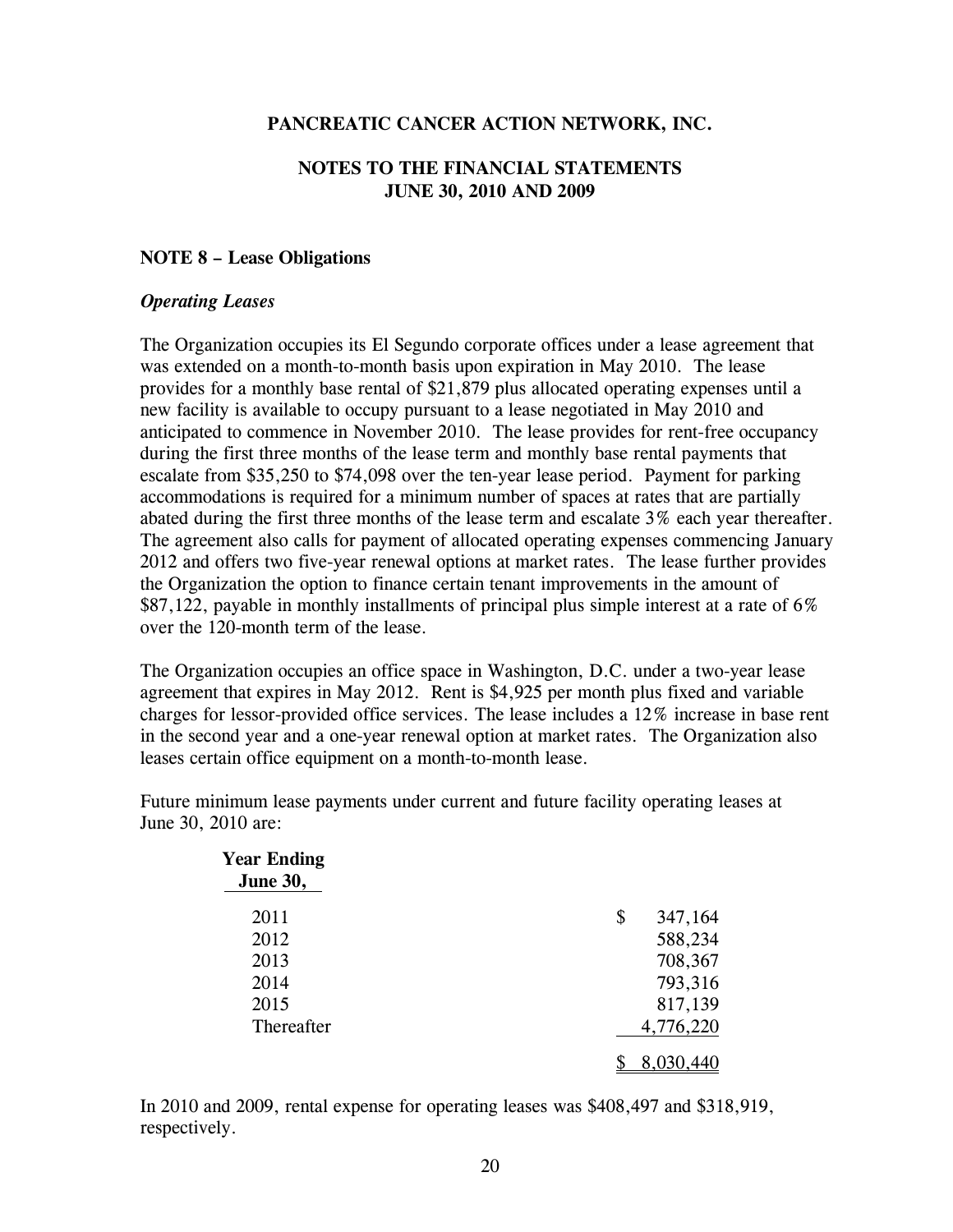#### **NOTES TO THE FINANCIAL STATEMENTS JUNE 30, 2010 AND 2009**

#### **NOTE 8 – Lease Obligations (Continued)**

#### *Capital Leases*

The Organization leases office equipment under noncancelable capital lease obligations. The capital lease obligations are collateralized by the office equipment acquired under the agreements.

At June 30, 2010, a capital lease obligation that is due in January 2016 is payable in monthly installments of \$695 and bears an imputed interest rate of 8%. The future minimum capital lease payments, including a capital lease with a term less than one year, are as follows:

| <b>Year Ending</b>                |              |
|-----------------------------------|--------------|
| <b>June 30,</b>                   |              |
| 2011                              | \$<br>11,725 |
| 2012                              | 8,341        |
| 2013                              | 8,341        |
| 2014                              | 8,341        |
| 2015                              | 8,341        |
| Thereafter                        | 4,865        |
|                                   | 49,954       |
| Less amount representing interest | 16,301)      |
|                                   | 33.6         |

#### **NOTE 9 – Temporarily Restricted Net Assets**

Temporarily restricted net assets are available for the following purposes:

|                                          | June 30, |             |    |         |
|------------------------------------------|----------|-------------|----|---------|
|                                          |          | <b>2010</b> |    | 2009    |
| Time restricted net assets:              |          |             |    |         |
| Unrestricted use                         | S        | 805,729     |    |         |
| Purposes restricted net assets:          |          |             |    |         |
| Research grants                          |          |             | \$ | 490,347 |
| Patient Services literature and outreach |          | 508,707     |    | 10,716  |
|                                          |          | 1,314,436   |    | 501,063 |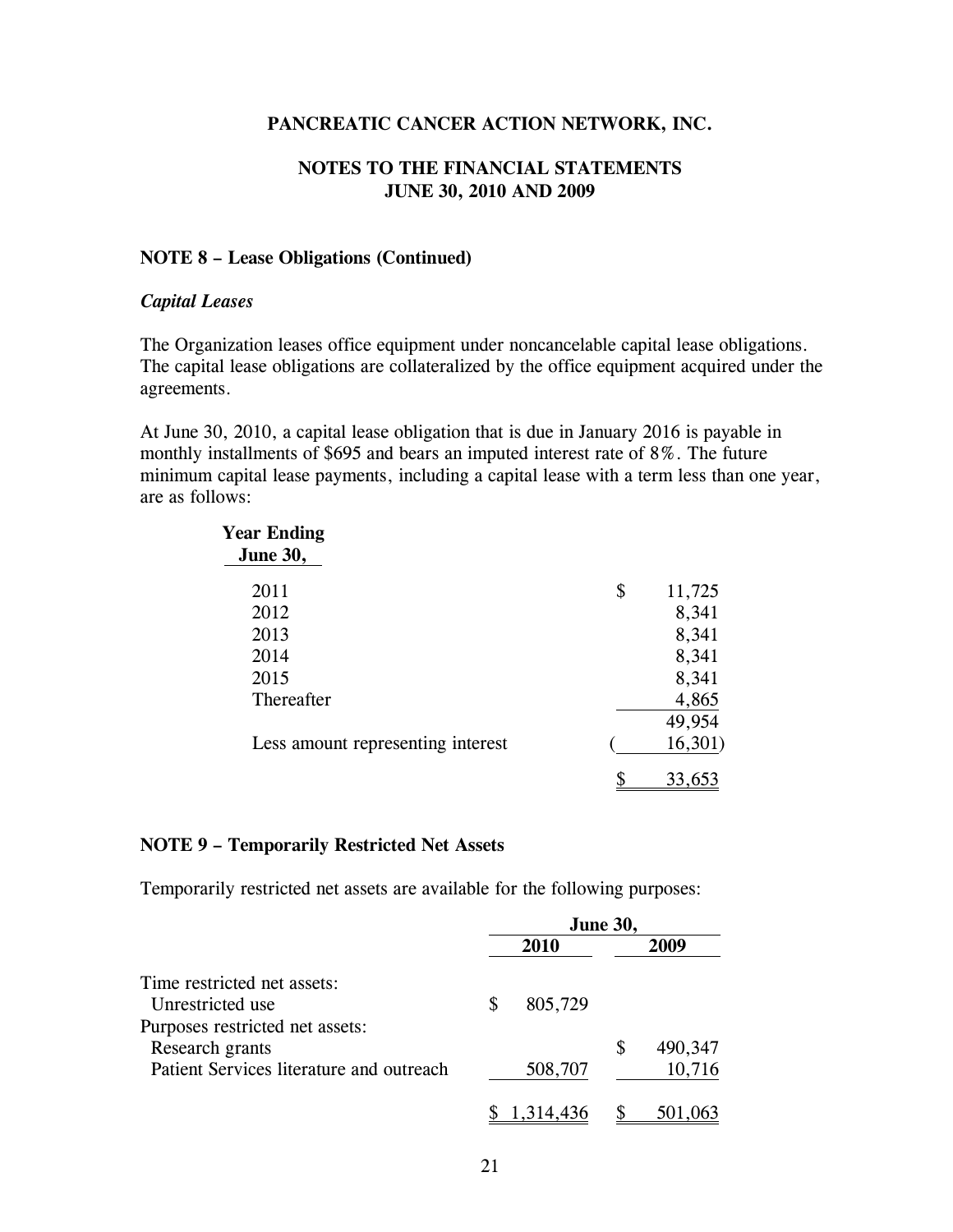## **NOTES TO THE FINANCIAL STATEMENTS JUNE 30, 2010 AND 2009**

#### **NOTE 10 – Retirement Plan**

The Organization has a  $401(k)$  profit-sharing plan (the Plan) covering all eligible employees. The Plan provides for participants to make pretax contributions, with the Organization matching 100% of contributions up to 3% of the participant's compensation and matching 50% of contributions for the next 2% of compensation. In addition, the Organization may make discretionary additional contributions for its employees. During the years ended June 30, 2010 and 2009, the Organization made nondiscretionary contributions of \$85,870 and \$66,905, respectively, towards its employees' 401(k) retirement accounts.

#### **NOTE 11 – Joint Costs**

For the years ended June 30, 2010 and 2009, the Organization incurred joint costs for informational newsletters that included fund-raising appeals. These joint activities meet the purpose, audience, and content criteria required to support the allocation of these costs to the areas benefited, as follows:

|                            | For the Year Ended<br><b>June 30,</b> |         |    |         |
|----------------------------|---------------------------------------|---------|----|---------|
|                            |                                       |         |    |         |
|                            |                                       | 2010    |    | 2009    |
| Fund-raising               | \$                                    | 16,316  | \$ | 12,780  |
| Program service costs      |                                       | 129,402 |    | 93,900  |
| General and administrative |                                       | 5,902   |    | 4,467   |
|                            |                                       | 151,620 |    | 111,147 |